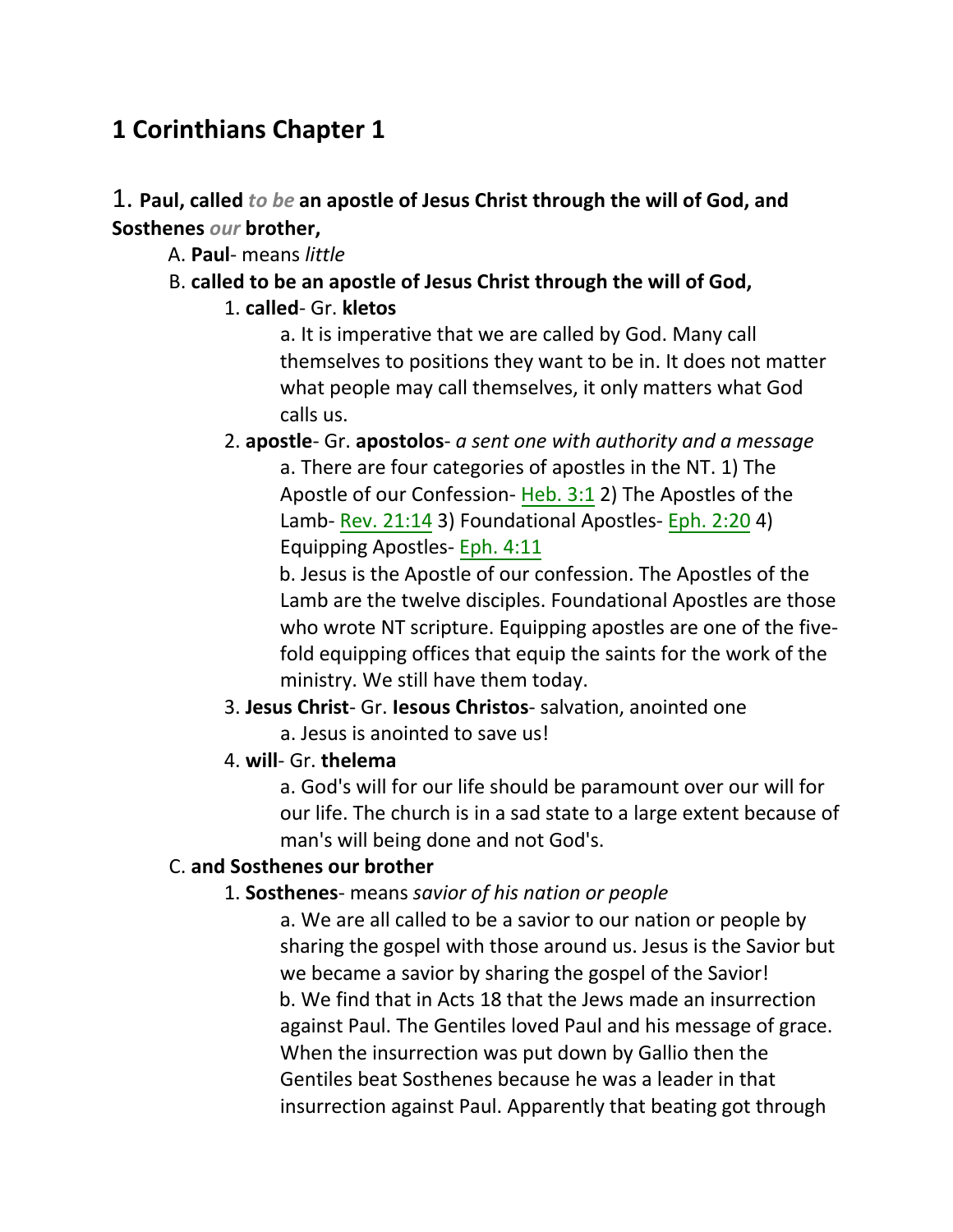the him and he turned to the Lord and became a follower of Christ!

- 2. **brother** Gr. **adelphos** *one sharing the same womb*
- 2. **To the church of God which is at Corinth, to those who are sanctified in Christ Jesus, called** *to be* **saints, with all who in every place call on the name of Jesus Christ our Lord, both theirs and ours:**
	- A. **To the church of God which is at Corinth,**
		- 1. **church** Gr. **ekklesia** *the called out ones*
		- 2. **Corinth** This city has two meanings- *satiated and ornament*
			- a. The city was satiated with idolatry and lust
			- b. The city also became an ornament due to the believers that got saved in her. She became an ornament of grace.

## B. **to those who are sanctified in Christ Jesus,**

1. **sanctified**- Gr. **hagiazo**- *to be set apart, to separate from profane things and dedicate to God, to purify, make holy*

# C. **called to be saints,**

- 1. **called** Gr. **kletos**
- 2. **saints** Gr. **hagios** *holy ones, set apart ones*
	- a. The words "to be" are in italics. They are not in the Greek. The words "to be" would imply a process of attainment. No, we are not going to be a saint some day like religion teaches. We are a saint from the moment we are born again! The Greeks says "called saints".
	- b. Adam was given authority over the animals and had the right to name them. Whatever he called them that was what they were. Gen. 2:19 Jesus is our Lord and has authority to call us what he wants to and whatever He calls us is what we are. He has called us saints- holy ones! That is what we are!

# D. **with all who in every place call on the name of Jesus Christ our Lord,**

- 1. **all** Gr. **pas**
- 2. **every place** Gr. **pas topos**
- 3. **call** Gr. **epikaleomai**
	- a. This letter is written to all who call on the name of the Lord. You must call upon the name of the Lord to be saved. Rom. 10:13
- 4. **name** Gr. **onoma**
	- a. There is salvation in no other name. There is no other name given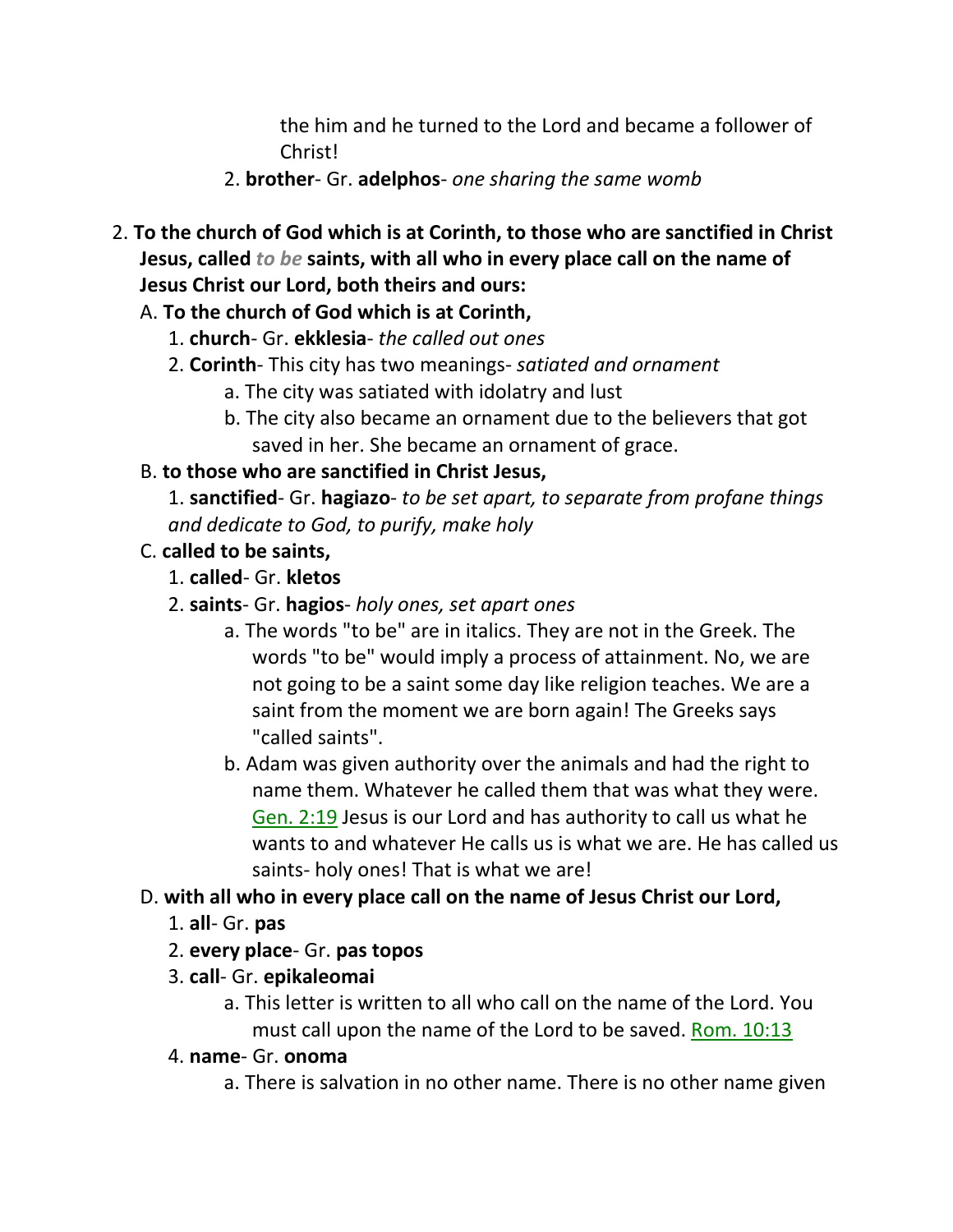under heaven by which we must be saved. Acts 4:12 Again, we must believe upon the name of Jesus. If you trust in any other name to be saved you will be lost. Do you think that is too narrow minded? Jesus did not think so! He said about Himself- "I am THE way, THE truth, and THE life, and NO ONE comes to the Father but by me." John 14:6

### 5. **Lord-** Gr. **kurios**

a. You must confess that Jesus is Lord and believe in your heart he was raised from the dead to be saved. Rom 10:9-10 Universalism says everyone is saved even those who have not called upon or confessed Him. This is grave error!

## E. **both theirs and ours**

## 1. **theirs**

- a. This could mean those outside of Corinth or referring to Gentiles.
- 2. **ours**
	- a. This could mean inside Corinth or referring to the believing Jews.

# 3. **Grace to you and peace from God our Father and the Lord Jesus Christ.**

## A. **Grace**- Gr. **charis**- *unmerited favor, power, strength, ability*

- 1. In regards to redemption there are two sides to grace. First there is cross grace. Cross grace is the grace given to us at the cross. The include forgiveness of all our sins and justification before God. Second there is resurrection grace. Resurrection grace was given to us at the new birth. We received a new spirit, new nature, and the Holy Spirit deposit within us to empower us to live a supernatural life that pleases God.
- 2. Notice grace is bestowed at the outset of this letter and at the outset of our Christian walk. It is the grace of God that is the power to do all that is written in the letter hereafter.

## B. **peace**- Gr. **eirene**- *harmony, concord, security, tranquility, safety, prosperity*

- 1. Notice that grace precedes peace. There is no peace with God without grace first. The Law brings hostility between God and man.
- 2. Receiving grace will always produce peace. Rom. 5:1 This is one way to know if you are abiding in God's grace.
- 3. This phrase is used in 16 NT books of the Bible to start out each book. It is one of the most repeated phrases in the NT. I think God did that for the purpose to emphasize it and put it in its proper importance in a believer's life.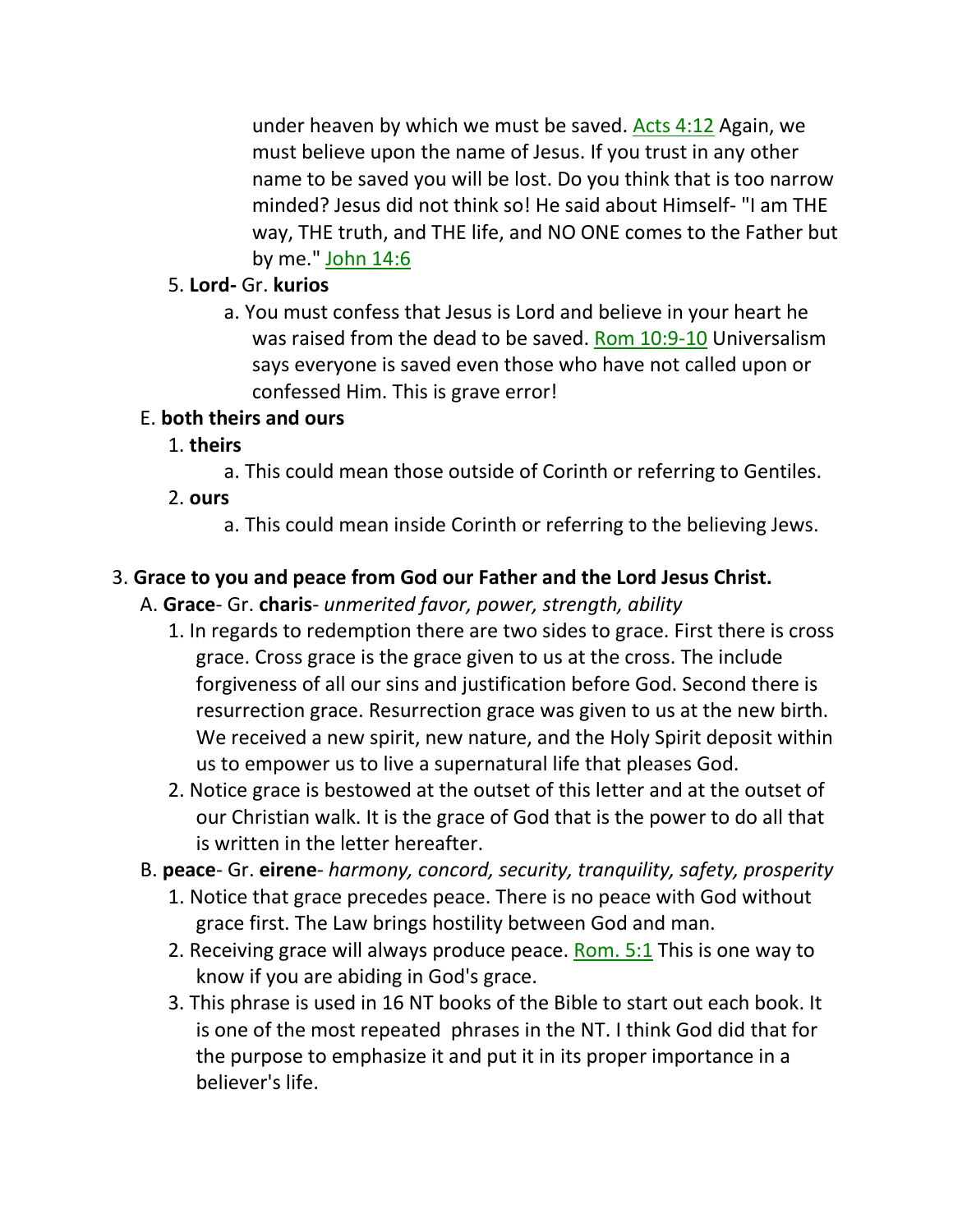## C. **God our Father**

1. God the Father devised the gospel of peace.

# D. **Lord Jesus Christ**

1. The Lord Jesus Christ executed the gospel of peace by His finished work.

# 4. **I thank my God always concerning you for the grace of God which was given to you by Christ Jesus,**

# A. **thank**- Gr. **eucharisteo**

- 1. Peace is the first by-product of receiving grace from God, but the second result is thanksgiving. Thanksgiving is nothing more than processed grace in the life of a believer returning to God! As a plant receives in carbon dioxide and emits off oxygen, so a believer receives grace and emits thanksgiving back to God.
- 2. You can tell if someone is receiving and walking in grace. They will be peaceful and thankful. If they are opposite of this then you know that they are not processing God's grace in their life.
- 3. Thanksgiving is a key to the anointing and to the presence of God. Ps. 100:4, 1 Thess. 5:18-19, 2 Cor. 5:13-14

# B. **always**- Gr. **pantote**

1. We should always be receiving grace and processing grace in our life so we should be constantly emitting peace and thanksgiving.

# C. **grace of God**

1. Both cross and resurrection grace.

# D. **given**- Gr. **didomi**

1. Notice that grace is given and not earned or achieved. Grace is a gift from God not based upon personal merit.

# E. **Christ Jesus**

1. Grace is given to us based upon the perfect obedience and finished work of Christ. God does not bless us in grace on divine fiat. No, He can only legally bless us because justice and righteousness was fulfilled in the perfect life and death of the Lord Jesus Christ in our behalf.

# 5. **that you were enriched in everything by Him in all utterance and all knowledge,**

- A. **enriched** Gr. **ploutizo** *to make wealthy*
- B. **utterance** Gr. **logos** *word or saying*
- C. **knowledge** Gr. **gnosis** *regular knowledge*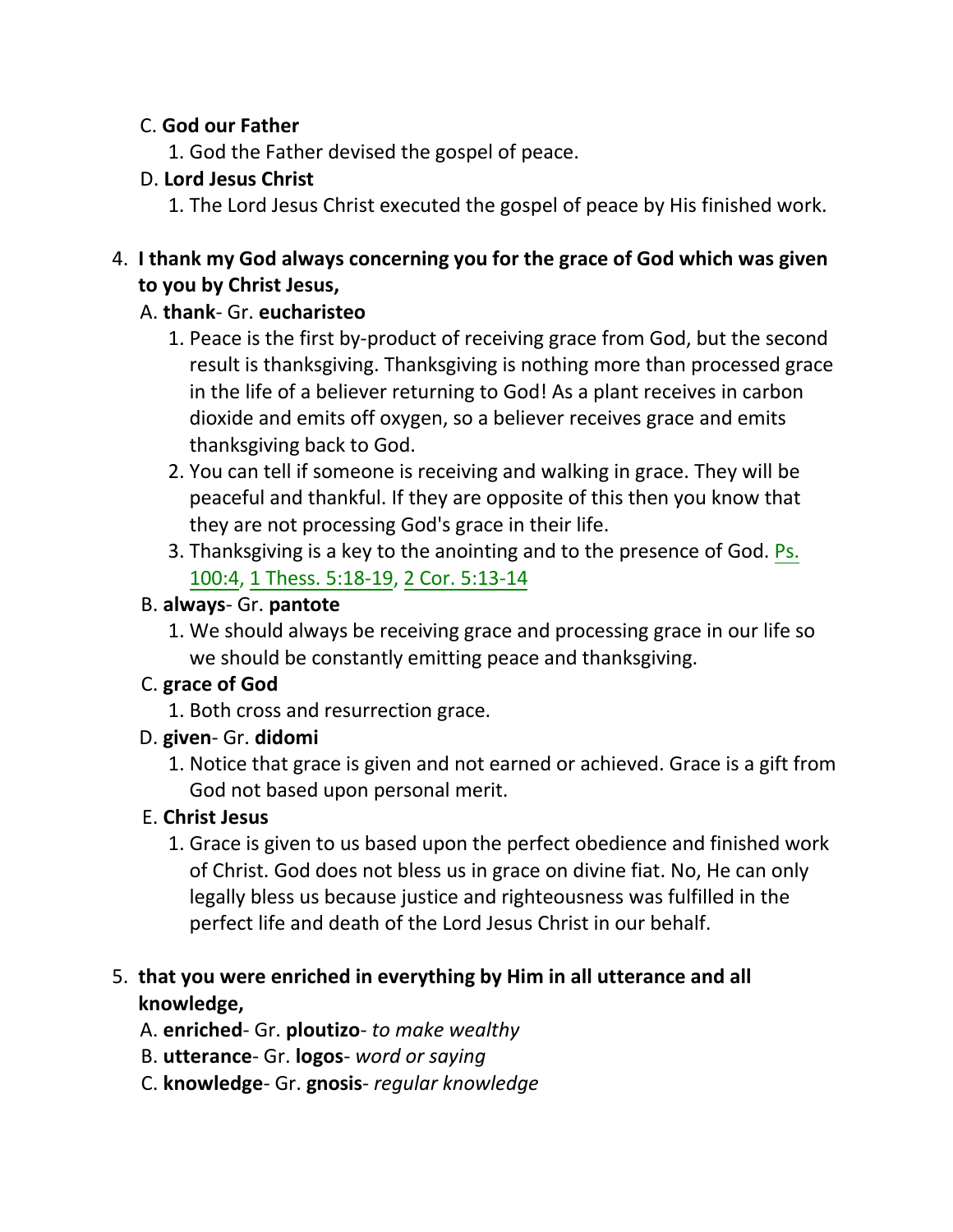- 1. "Speech" and "knowledge" were important to the Corinthians. In fact, the nearby Isthmian Games included speech contests, and knowledge was associated with philosophical wisdom or the ability to speak extemporaneously on any topic (a skill in which rhetorician, or public speakers, were trained in that day in Corinth). Here Paul means spiritual, not merely natural, gifts, but the Corinthians had come to excel in these particular gifts precisely because these mattered most to them in their culture. [IVPBBC Commentary]
- 2. Undoubtly Paul is referring to the spiritual gifts here- The utterance gifts and revelation gifts, especially the word of knowledge [gnosis]. The Corinthians boasted in their use of the spiritual gifts and their superior knowledge of the Word of God.

## 6. **even as the testimony of Christ was confirmed in you,**

# A. **testimony**- Gr. **marturion**

1. The Corinthians boasted in being used in prophecy. The spirit of prophecy is the testimony of Christ. Rev\_19:10

2. Christians are the ones who bear testimony of Christ in the earth. Rev\_1:9, Rev\_6:9, Rev\_12:11, Rev\_12:17

# B. **confirmed**- Gr. **bebaioo**

1. The Spirit of God confirms the Word [testimony of Christ] with signs following. Mar\_16:20

# 7. **so that you come short in no gift, eagerly waiting for the revelation of our Lord Jesus Christ,**

# A. **so that you come short in no gift,**

- 1. **come short** Gr. **hustereo** *to be behind in place or time, to be in the rear; to fall short of, be inferior to*
- 2. **gift** Gr. **charisma-** *a free favor, free gift, a divinely conferred endowment* a. The Corinthians placed a very high value upon the spiritual gifts.
- B. **eagerly waiting for the revelation of our Lord Jesus Christ**
	- 1. **eagerly waiting** Gr. **apekdechomai** *to accept from someone, to expect fully*
		- a. When Jesus left He did not leave us empty handed. He left us many gifts to accomplish the Great Commission in His absence.
		- b. In the good Samaritan parable the wounded man represents the fall man. The good Samaritan is Jesus who came to deliver the fallen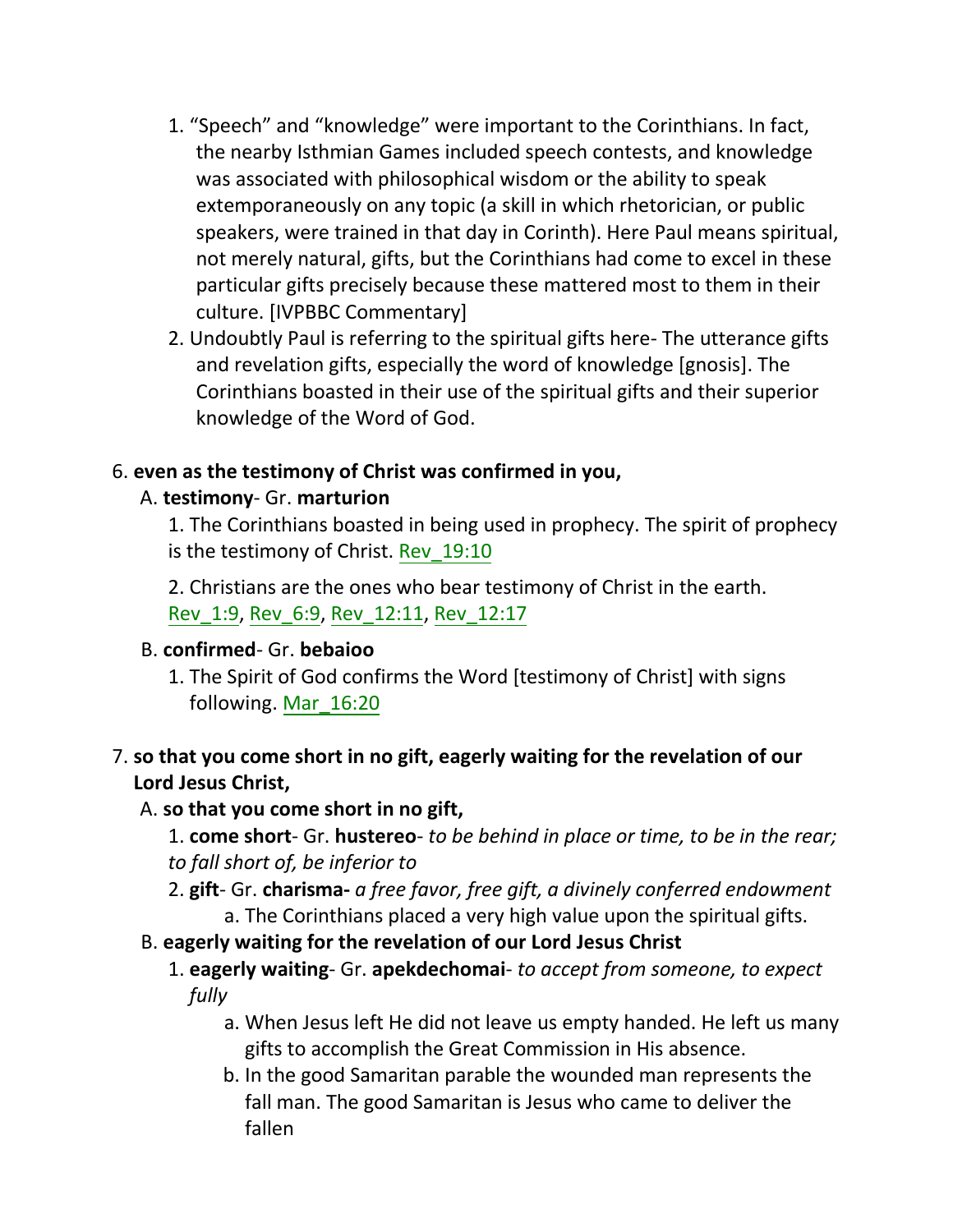man. He poured in the oil and wine. This speaks of the oil of the Holy Spirit in the new birth and the wine is the baptism in the Holy Spirit. The Inn is the church and the inn keeper is the Holy Spirit. Jesus left with the inn keeper enough money until he would come back for the man. Luke 10 When Jesus left He gave all the spiritual gifts that would tide us over until Jesus returned.

- c. We are not just waiting, but we are working while we are waiting.
- 2. **revelation** Gr. **apokalupsis** *uncovering, unveiling, revealing*
- a. The world will receive a natural revelation of Him when Jesus splits the Eastern sky, but now the church is receiving spiritual revelation of Jesus by the Spirit.
- 8. **who will also confirm you to the end,** *that you may be* **blameless in the day of our Lord Jesus Christ.**
	- A. **who will also confirm you to the end,**
		- 1. **confirm** Gr. **bebaioo** *to stabilize*
			- a. The only thing that will bring stability to the Christian life is the grace of God received by faith. Heb. 13:9
		- 2. **end-** Gr. **telos**
			- a. This is to the end of your natural life.
	- B. **that you may be blameless in the day of our Lord Jesus Christ**
		- 1. **blameless** Gr. **anegkletos** *unaccusable, without accusation*
			- a. Through the shed blood of Jesus our sins have been removed from us. All grounds for accusation of the enemy has been removed. Jesus disarmed the enemy by nailing our debt to the cross and paying it fully in His own blood. We are now blameless in Christ. We are not blameless in our performance but we are in our standing in Christ Jesus. We need to stand in the righteousness of Christ and not our own personal performance or holiness.

# 2. **day of our Lord Jesus Christ**

- a. This is not the Second Advent of the Lord but when Jesus come from the church in the rapture. The Second Advent is called that terrible day of the Lord. Joel 2:31 The rapture is called the day of Jesus or Christ- the Savior. Phil. 1:6,10, 2:16, 2 Thess. 2:2
- 9. **God** *is* **faithful, by whom you were called into the fellowship of His Son, Jesus Christ our Lord.**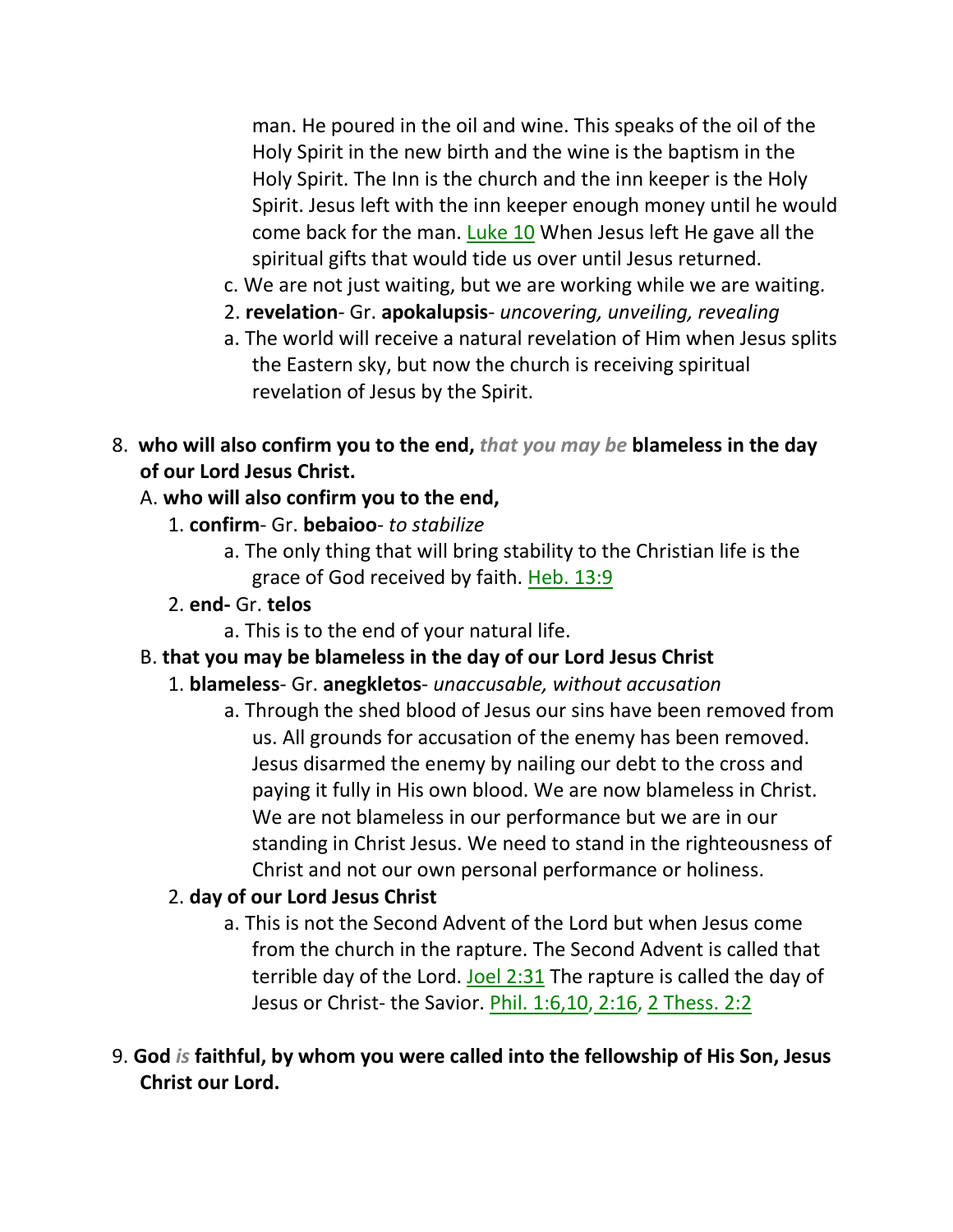## A. **God is faithful,**

## 1. **faithful**- Gr. **pistos**

- a. There is a number of things the Bible says God is. God is love. God is light. God is truth. Here we see that God is faithful. According to mathematics all of these things must be equivelant to each other. Love is light. Love is truth. Light is love. Light is truth. Truth is love. Truth is light. Love is faithful. Light is faithful.
- b. Our faithfulness to God waxes and wanes but God's faithfulness to us never does. Peter had to learn this!

# B. **by whom you were called into the fellowship of His Son,**

- 1. **called** Gr. **kaleo**
	- a. One must be called into fellowship with God's Son. It is also true that one must answer that call before they are in fellowship with the Son.

## 2. **fellowship**- Gr. **koinonia**- *partnership, a sharing together*

- a. We have watered down this word. We take it to mean to socialize or get along with someone. No, it means to participate or share in together.
- b. It is really serious when religious teachers teach that as a Christian you can get out of fellowship with the Lord. That means you have no participation in him. That would mean you are in a lost state. No, if you are a Christian you are in fellowship with God and Christ. You are sharing in His life. You may not be drawing upon Him fully by faith but you are still sharing in His life. This is what makes you saved!
- c. It is important to see what Bible words mean in the original language and not tag on our modern meanings to words. This will get us off base.
- 3. **Son** Gr. **huios** *an adult legal Son with full rights to the family name and resources*

# C. **Jesus Christ our Lord**

- 1. Our Lord is a title of divinity.
- 10. **Now I plead with you, brethren, by the name of our Lord Jesus Christ, that you all speak the same thing, and** *that* **there be no divisions among you, but** *that* **you be perfectly joined together in the same mind and in the same judgment.**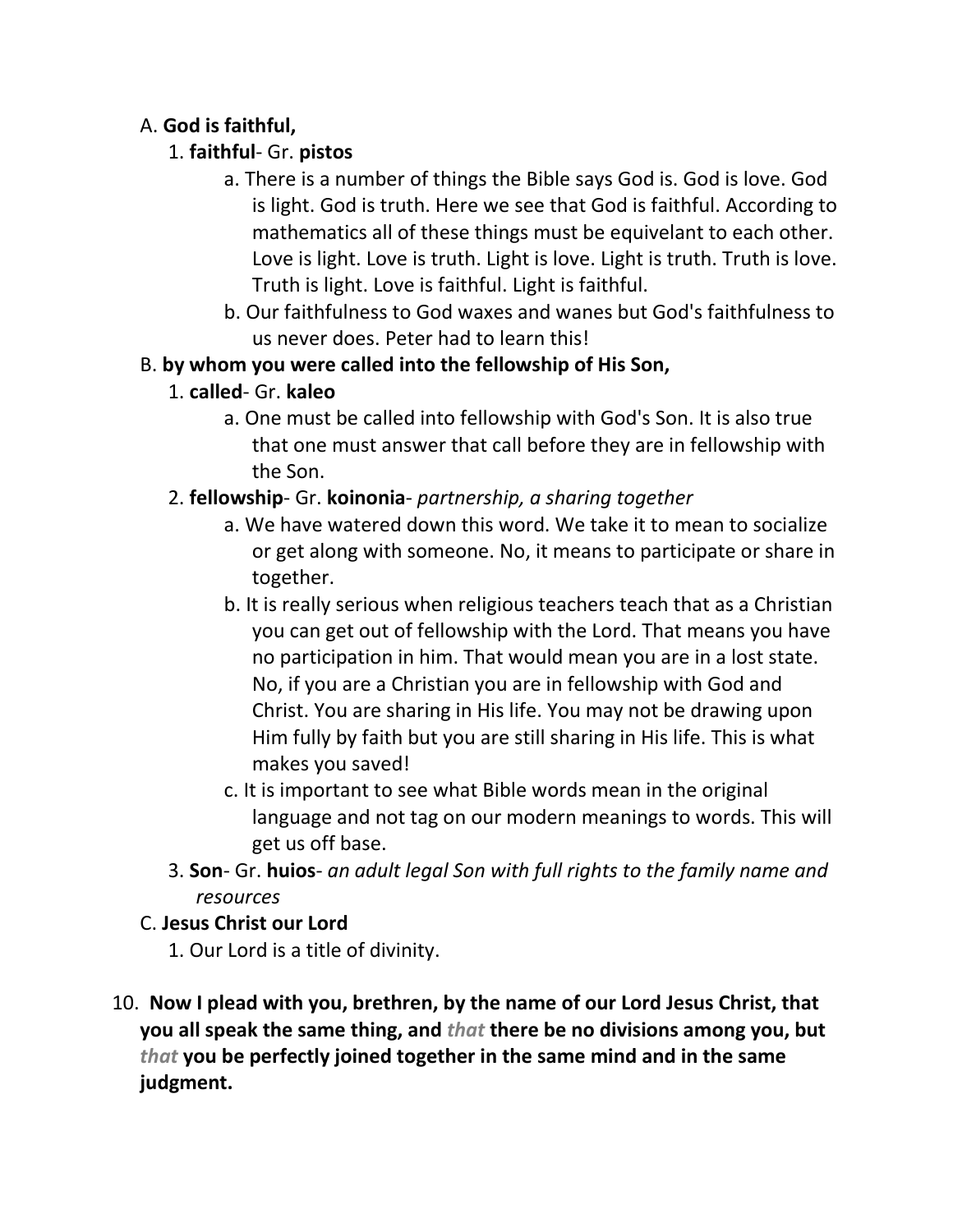## A. **Now I plead with you,**

- 1. **plead** Gr. **parakaleo** *to call near in order to exhort, comfort, or call to action*
	- a. Paul uses this word over 30 times in his writings when appealing to the saints. The NT is not about harsh commands but loving exhortation.

## B. **brethren**- Gr. **adelphos**- *one who shares a womb*

1. Paul maintained a family first model of ministry. He recognized those who he lead were family first of all. When people know you care for them, then they will listen to your input into their lives.

## C. **by the name of our Lord Jesus Christ,**

- 1. **name** Gr. **onoma**
	- a. Christians are to represent the name of Jesus Christ. Often instead of lifting that name up with honor we dishonor it by our fleshly and childish behavior. We don't want to discredit the name of Jesus!

# D. **that you all speak the same thing,**

- 1. **speak** Gr. **lego**
- 2. **same thing** Gr. **autos**
	- a. One of the ways we bring discredit to the name of Jesus is when we all say different things which only brings confusion to those listening.

# E. **and that there be no divisions among you,**

- 1. **divisions** Gr. **schisma** *cleft, division of opinion,a split,a rent*
	- a. One of the ways we bring discredit to the name of Jesus is when we are so divided among ourselves. Jesus said that the world would know we belong to Him is when we are in unity. We have not done a good job letting the world know we belong to Jesus.
	- b. Church splits bring discredit to the name of Jesus.

# F. **but that you be perfectly joined together in the same mind and in the same judgment.**

1. **perfectly jointed together**- Gr. **katartizo**- *to adjust thoroughly; to knit together, unite completely,adjust, put in order, restore, to strengthen, perfect, complete, make one what he ought to be*

# 2. **mind**- Gr. **nous**

- a. This is not agreeing on all points of doctrine. This means we have the same mind that Jesus had. He had a mind of a servant and He looked to bring glory to the name of His Father. Phil. 2:5-7, John 17:6
- 3. **judgment** Gr. **gnome** *purpose, resolution, disposition, inclination,*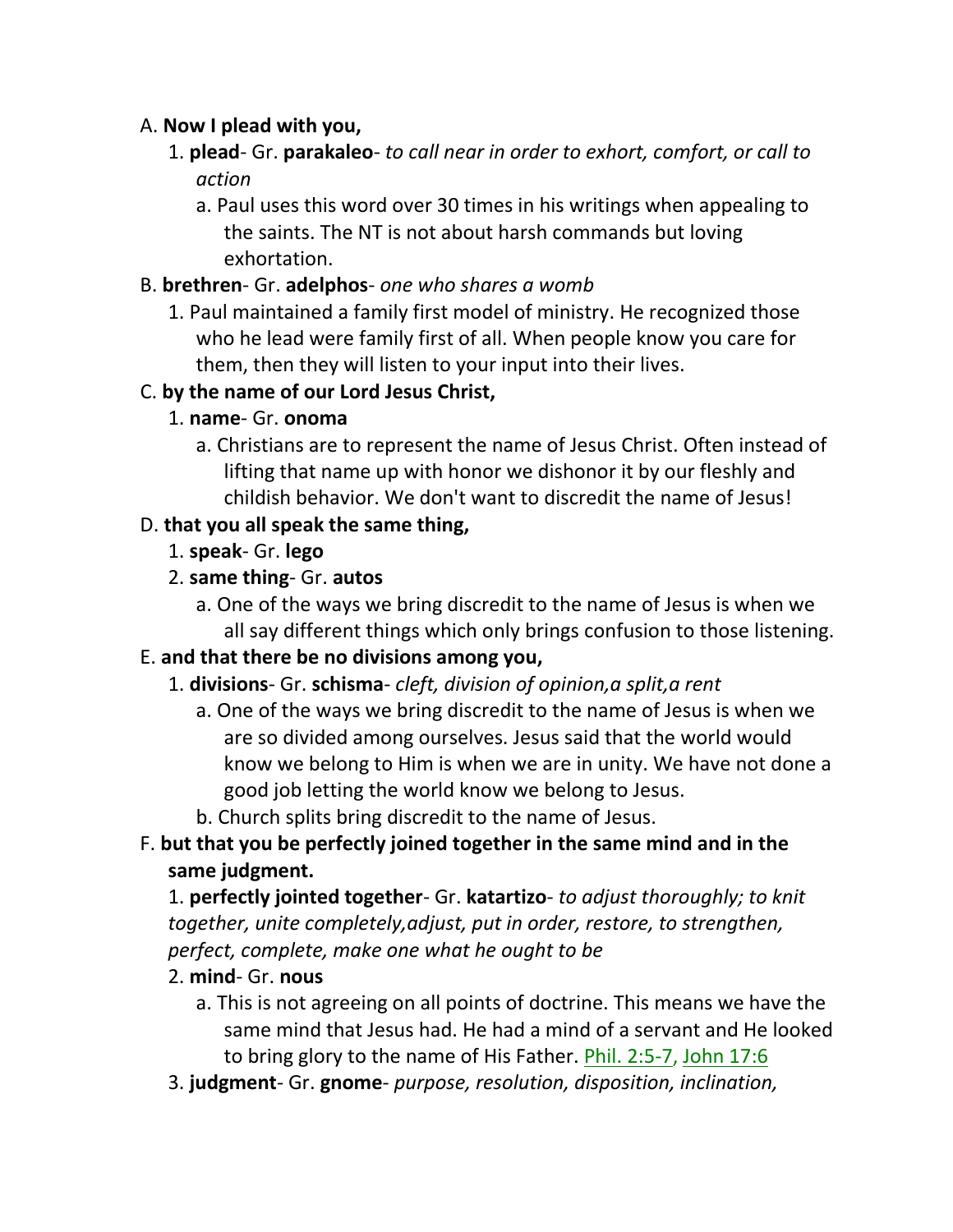### *intention*

a. We will not all agree on all points of doctrine. This is not what this verse is saying. This verse is saying we need to all be perfectly joined together with the same purpose, resolve, and intention to bring glory to the name of Jesus. When we do this petty differences fall to the ground because they all have to do with us and not Jesus. When we look to glorify Jesus' name we will be unified. When we have this resolve it matters little what people think and say of us.

# 11. **For it has been declared to me concerning you, my brethren, by those of Chloe's** *household,* **that there are contentions among you.**

## A. **For it has been declared to me concerning you,**

- 1. **declared-** Gr. **deloo** *to make plain, to make manifest, to make known by relating, to give one to understand*
	- a. Paul did not go off of a vague generalized rumor of what was going on. He asked pointed questions and got a very plain account of what was going on. He got details.

### B. **my brethren,**

1. Paul uses the word "**brethren**" 27 times in this book! This is a familial term. It is a term of endearment. Paul had a lot of correction to do in this letter. This is why he used this term so many times. Again, people will receive correction much more readily when they know they are loved and cared for. This is an important leadership principle we can learn from Paul.

## C. **by those of Cloe's household,**

- 1. **Cloe** means *green herb*
	- a. Cloe was a fruitful Christian in Corinth. She actually was a wealthy businesswoman.

## 2. **household**

a. It is not good to bring correction to someone off a rumor from **one person**. However, here Paul said he heard multiple reports from **THOSE** in Cloe's household. There were multiple reports from people whom Paul trusted that told him the same thing that there was contentions in the church at Corinth. This was sufficient for Paul to act upon and correct.

## D. **that there are contentions among you**

1. **contentions**- Gr. **eris**- *altercation, strife*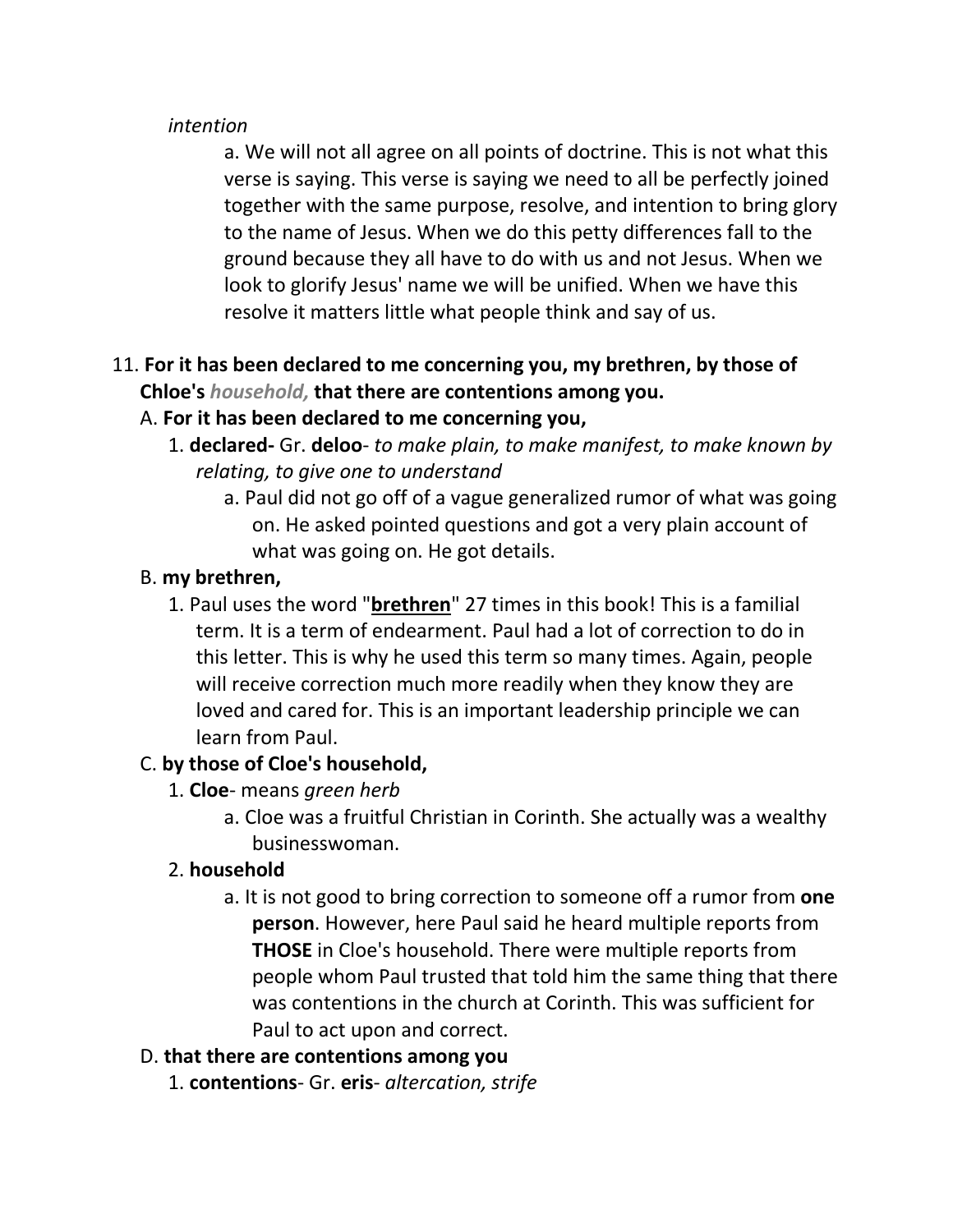a. It is not wrong to have differences of opinion. What matters is how you resolve them. The Corinthians dealt with them like small children and not adults.

b. Contention only comes by pride. Pro\_13:10 Pride comes from the flesh. If we walk in the Spirit we will not live in contention with others. Love is not proud. 1 Cor. 13:4

## 12. **Now I say this, that each of you says, "I am of Paul," or "I am of Apollos," or "I am of Cephas," or "I am of Christ."**

- A. **Now I say this,**
- B. **that each of you says,**
- C. **I am of Paul**
	- 1. Paul had first claim as being their teacher. He founded the church at Corinth. Some church folk can never get past the founder of a work. They are unwilling for change and for new person to come in.

# D. **I am of Apollos**

- 1. **Apollos** means *destroyer*
	- a. We can overcome our past. The parents of Apollos called their son destroyer. However, Christ entered into Apollos' life and brought life and blessing instead of destruction. Afterwards, Apollos was dedicated to building up the church.
	- b. Apollos was a pure Greek. He was not steeped in Jewish tradition or the Law. He was a free-spirit and probably more liberal in his doctrine. There are always those in the church who so hate the Law that they gravitate towards more liberal grace teaching and teachers. These teachers had a bad experience with legalism and swing the pendulum over far to the other side and preach a liberal grace message. I am not sure Apollos did that but it is common for this to happen.

# E. **I am of Cephas**

- 1. **Cephas** means *rock or stone*
	- a. Jesus called Peter this after he confessed him as the Son of God.
	- b. Peter was the apostle to the Jews. He had a tendency towards legalism as we see in Galatians. There are always some in the church that lean towards legalism and the Jewish religion. They want to celebrate the feasts, blow the shofar, and wear a prayer shawl. They feel more spiritual doing this.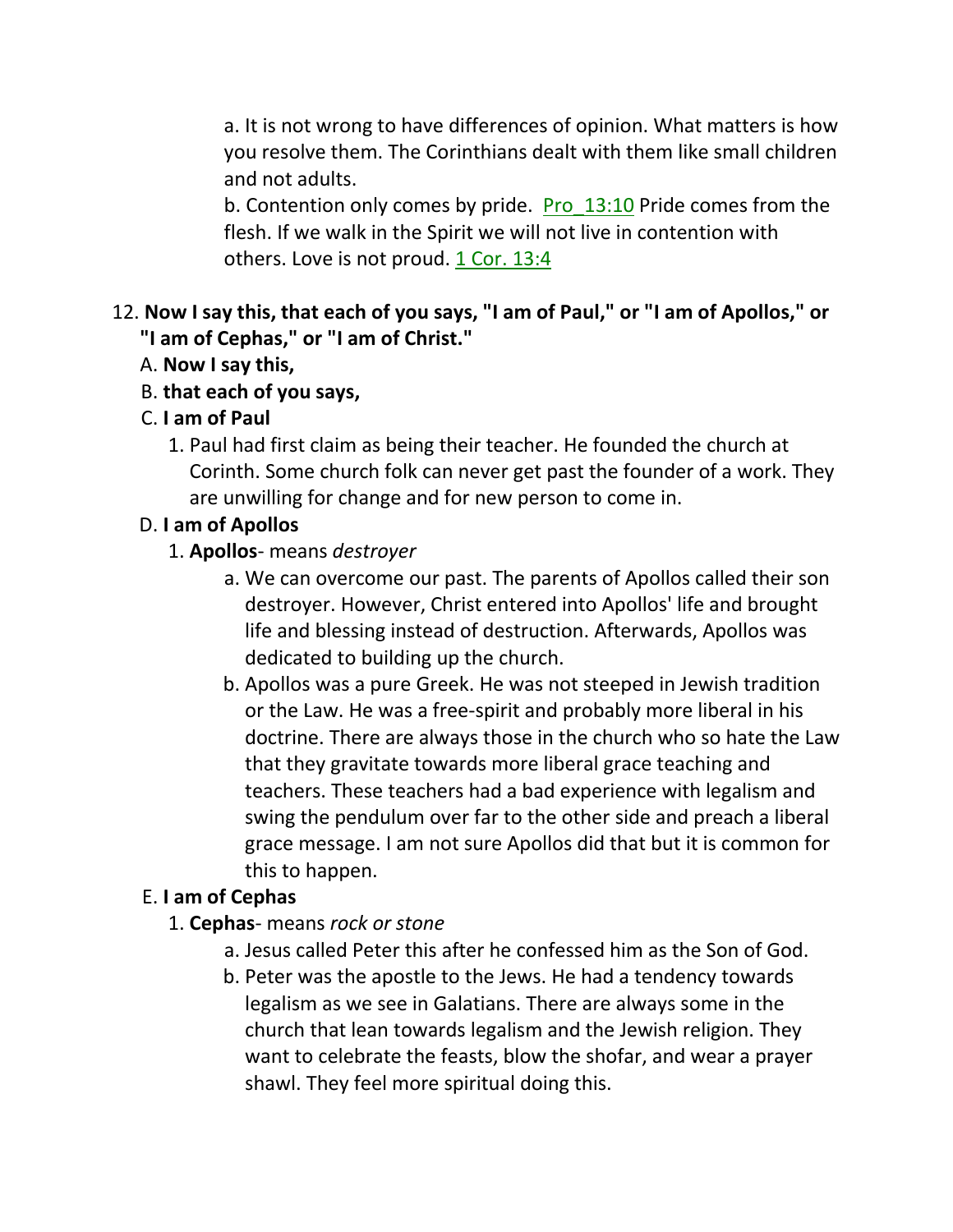## F. **I am of Christ**

- 1. These are the spiritual bunch that claim Christ as their own. These are the most dangerous!
- 2. These claim an exclusive and special relationship with Christ. They say if you are not in our group you are not of God! Run from this group! The other groups can be bad, but this one is deadly! Run!!!
	- a. This verse underscores our need to receive from a variety of ministers. They each are gifts to the body of Christ and have truths and emphasis that are needed in the body. Eph. 4:10-11
	- b. If you only listen to one person you will be deficient in your Christian life, no matter how anointed they are.
	- c. All God appointed teachers belong to all of us! 1 Cor. 3:22

# 13. **Is Christ divided? Was Paul crucified for you? Or were you baptized in the name of Paul?**

# A. **Is Christ divided?**

- 1. **divided** Gr. **merizo** *to part, disunite*
	- a. Paul brings out the truth that we truly all are of Christ, but the party in Corinth that Paul brought out in the last verse that said they were of Christ are those who were saying they in exclusion to others were of Christ. No person or group of Christians have a corner on Jesus.

## B**. Was Paul crucified for you**

## 1. **crucified**- Gr. **stauroo**

a. Jesus is the only sinless man that could qualify to be our innocent substitute. Paul could not redeem anyone, even himself, because he was born a sinner.

## C**. Or were you baptized in the name of Paul**

## 1. **baptized**- Gr. **baptizo**- *to immerse, to submerge*, *sink*

a. Water baptism is a type of identification with Christ. We were crucified with Him, were buried with Him and raised with Him to newness of life. Rom. 6:4

b. There is only one Lord and one baptism. Eph 4:5

## 2. **name**- Gr. **onoma**

a. We see throughout the book of Acts people were baptized in the name of Jesus. Act 2:38, Act 10:48, Act 19:5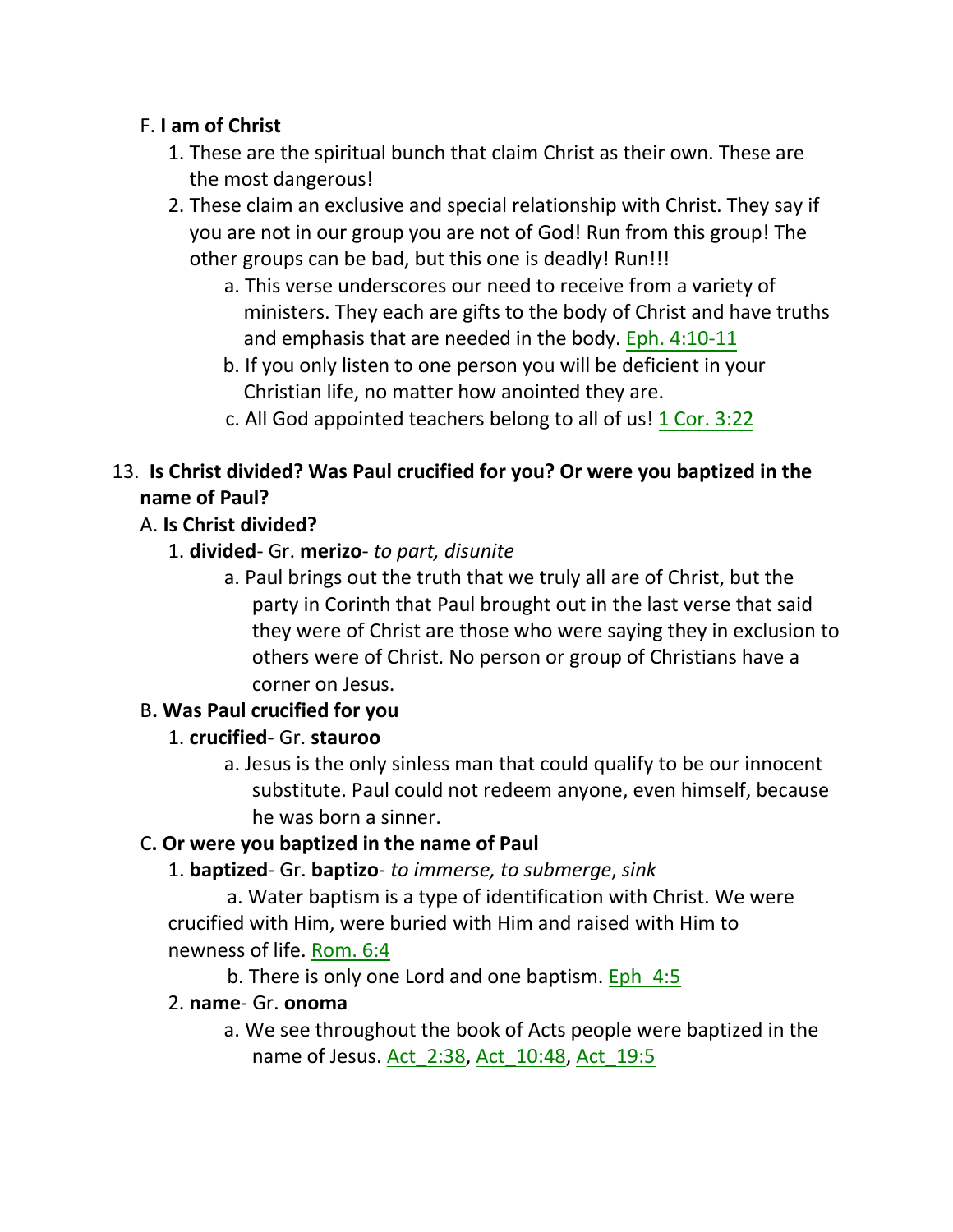### 14. **I thank God that I baptized none of you except Crispus and Gaius,**

- A. **thank** Gr. **eucharisteo**
- B. **baptized** Gr. **baptizo** *to immerse, submerge, sink*
	- 1. Some teach that baptism is necessary for salvation. If Paul believed that baptism was necessary for salvation then what he would being saying here is tantamount to- "*I am glad I did not bring anyone of you to salvation except Crispus and Gaius*."
	- 2. Baptism is an outward demonstration of an inward reality based upon faith in Christ.
- C. **Crispus** means *curled*
- D. **Gaius** means *one who rejoices*
	- 1. Both Crispus and Gaius are Roman Latin names.
	- 2. This Gaius is probably not the same mentioned in Romans and 3 John.

### 15. **lest anyone should say that I had baptized in my own name.**

- A. **say** Gr. **epo** *say, call, name*
	- 1. Paul paid careful attention to cut off any thing that might give others an excuse to accuse him of wrong motives or wrong deeds. 2 Cor. 11:12, 2 Cor. 8:19-20, 1 Thess. 5:22
- B. **baptized** Gr. **baptizo** *to immerse, dip, submerge*
- C. **own name** Gr. **emos onoma**
	- 1. It is to be noted that in Paul's day when a teacher took disciples to himself he would baptize them into his sect.
	- 2. Paul was not out to make a name for himself or draw away disciples after himself. False teachers do this! Acts 20:30

## 16. **Yes, I also baptized the household of Stephanas. Besides, I do not know whether I baptized any other.**

- A. **Yes,**
	- 1. Here he just remembers that he baptized Stephanas and his household. Paul was used to write inerrant scripture but he was just a man with a memory that sometimes was a bit sketchy like ours.

## B. **I also baptized the household of Stephanas**

- 1. **household** Gr. **oikos** *house*
- 2. **Stephanas** means *crowned*
	- a. It is said that the house of Stephanas addicted themselves to the ministering of the saints. 1 Cor. 16:15 No doubt this included the giving of finances and earthly goods. This is an addiction where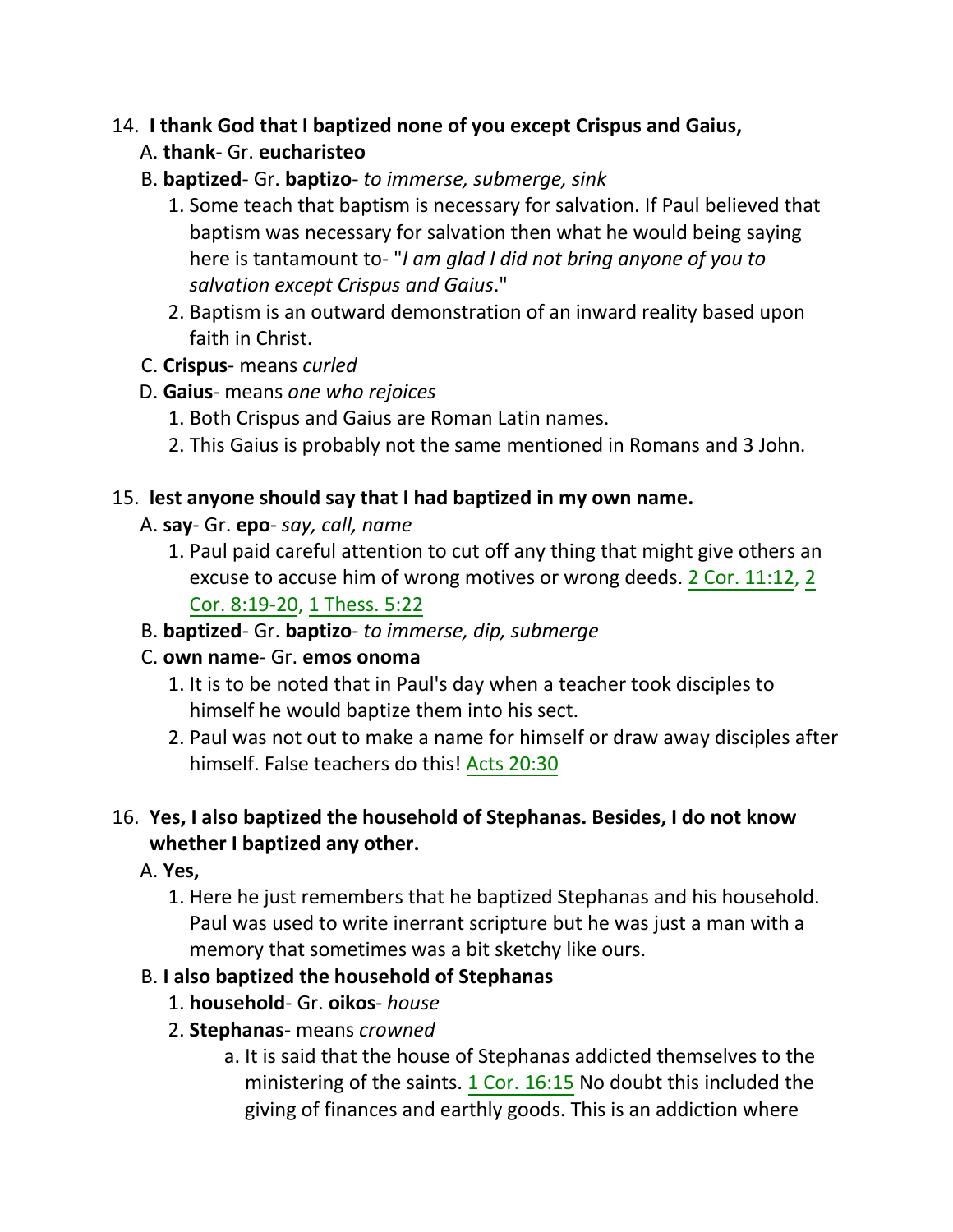God will support your habit! You need more than you need to be addicted to ministering to the saints. You need finances to help others in natural and practical ways. Poor people can't help poor people with the natural things they need.

- b. Stephanas helped supply Paul. 1 Cor. 16:17
- C. **Besides-** Gr. **loipon** *what is remaining, what is left*
- D. **I do not know whether I baptized any other**
	- 1. **do not know** Gr. **eido** *to see, know, perceive*
		- a. Here we see the humanity of Paul. He is saying here that he could have baptized others but if he did he forgot about it!
- 17. **For Christ did not send me to baptize, but to preach the gospel, not with wisdom of words, lest the cross of Christ should be made of no effect.**

## A. **For Christ did not send me to baptize,**

- 1. **Christ** Gr. **christos** *The Anointed One, Messiah*
- 2. **send** Gr. **apostello** *to send off*
- 3. **baptize-** Gr. **baptizo**
	- a. Some segments of the church has made baptism a part of the gospel that must be done in order to be saved. So when Paul says that Christ did not send him to baptize, then if baptism is a part of the gospel, Paul was saying that Christ did not send him to save people!
	- b. Those who preach that baptism is part of the gospel and necessary for salvation use Mar 16:16 He who believes and is baptized will be saved; but he who does not believe will be condemned. They will say that here it says that he who believes and is baptized will be saved. That is all they quote, but quote the whole verse- **but he who does not believe will be condemned**. Notice, it does not say he who does not believe **and is not baptized** will be condemned. The crux of salvation is upon believing not baptism. If you truly believe then faith will have corresponding actions which in this case is baptism. We are saved through faith not faith and baptism. The baptism is just an outward fruit and indication of inward faith.
- B. **but to preach the gospel,**
	- 1. **preach the gospel** Gr. **euaggelizo** *to evangelize, to share the good news* a. Notice here that Paul says that he was sent to preach the gospel,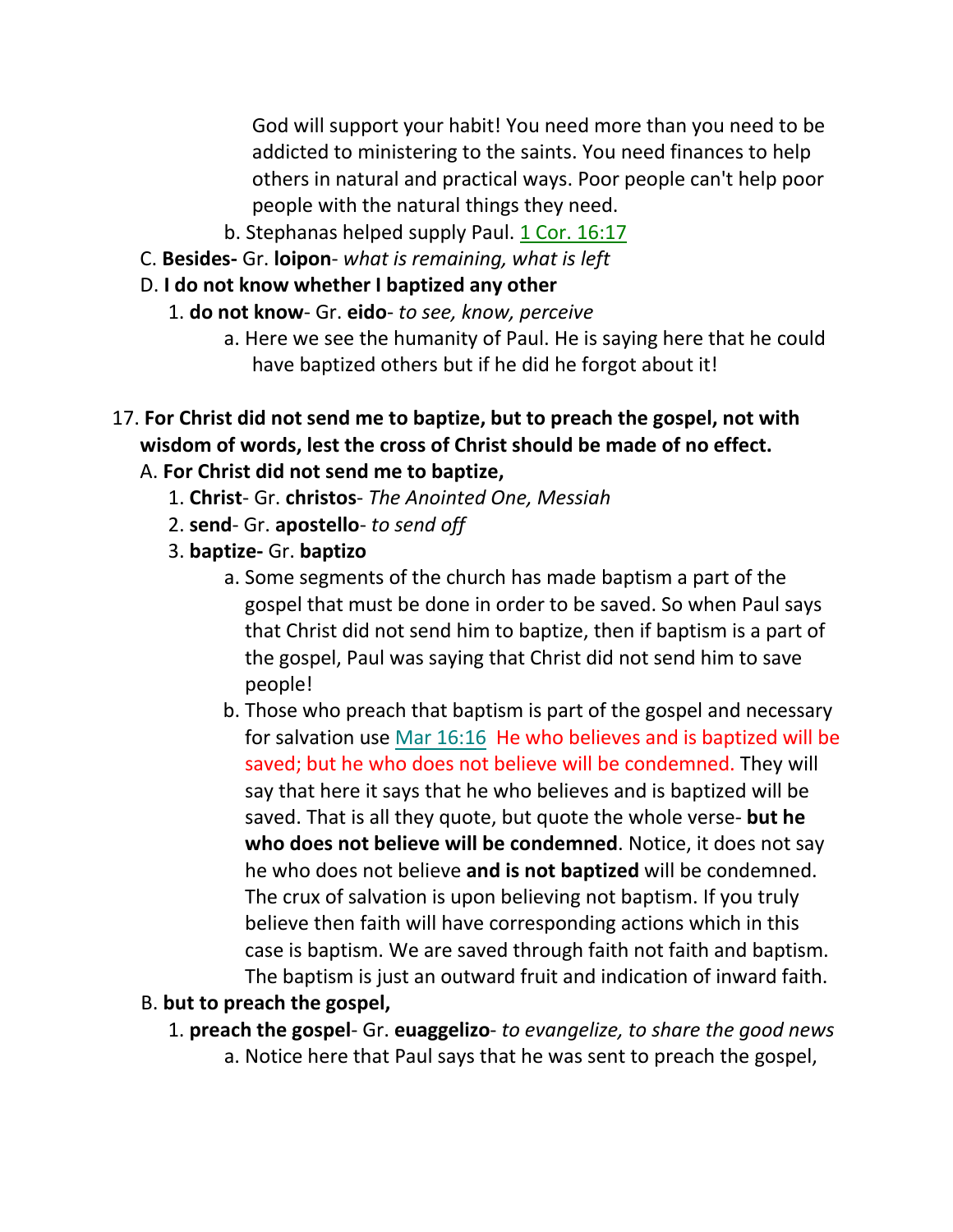but he was not sent to baptize. What does that mean? It means baptism is not part of the gospel! Baptism is a result of and confirmation of the gospel, but it is not part of the gospel. You don't have to be water baptized to be saved. I am sure the thief on the cross was glad about that!

- b. Here is the gospel and notice baptism is not mentioned- 1Co 15:1 *Moreover, brethren, I declare to you the gospel which I preached to you, which also you received and in which you stand*, 1Co 15:2 *by which also you are saved, if you hold fast that word which I preached to you—unless you believed in vain*. 1Co 15:3 *For I delivered to you first of all that which I also received: that Christ died for our sins according to the Scriptures,* 1Co 15:4 *and that He was buried, and that He rose again the third day according to the Scriptures,*
- c. There are examples of people that were clearly saved before they were water baptized. The household of Cornelius were speaking on tongues before they ever were baptized! Acts 10:48 You can't receive the Spirit if you are not saved! There were believers in Ephesus that had not been baptized in Jesus' name but they were saved. Acts 19:3

## C. **not with wisdom of words,**

### 1. **wisdom**- Gr. **sophia**

- a. Corinth was in Greece. The Greecians were known for a love of wisdom and philosophers.
- b. Three other times in this book Paul stressed that he did not lean on man's wisdom. 1Co 2:1, 1Co 2:4, 1Co 2:13

### 2. **words**- Gr. **logos**

- a. There is no salvation in the words of philosophy- love of wisdom. There is only salvation in the death, burial, and resurrection of Jesus Christ and faith in it.
- b. Philosophy is a bloodless religion based upon the intellect and pride of man. Satan is a master philosopher.

### D. **lest the cross of Christ should be made of no effect.**

- 1. **cross** Gr. **stauros**
- 2. **made of no effect** Gr. **kenoo** *be emptied*
	- a. Universalists teach that the cross cannot be made of none-effect and that it was powerful to the salvation of all men. However,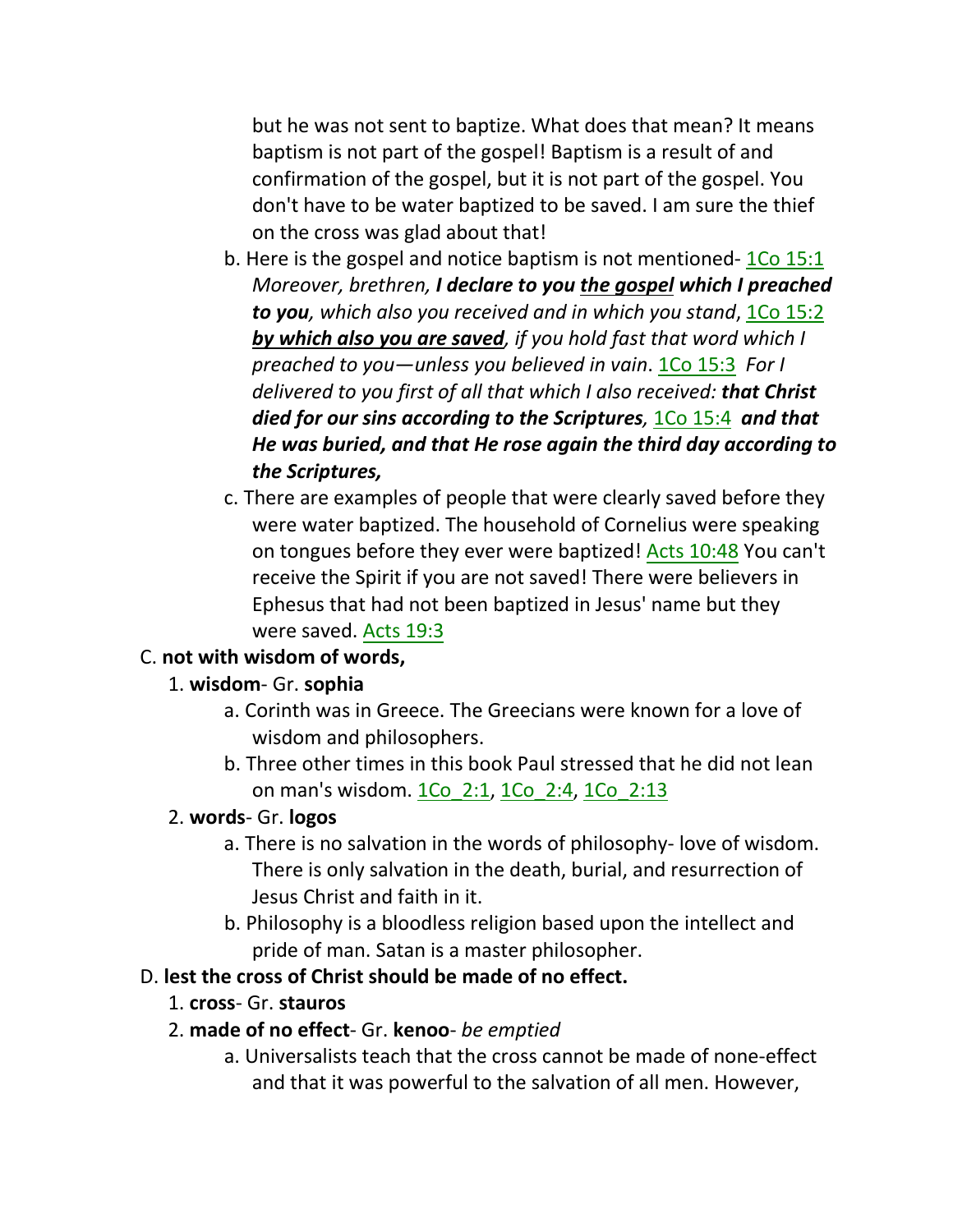Paul says here that the cross can be made of non-effect when people do not put their faith in Christ and what He did on the cross. If they put their faith in philosophy then it is made of no effect for them.

18. **For the message of the cross is foolishness to those who are perishing, but to us who are being saved it is the power of God.**

## A. **For the message of the cross is foolishness to those who are perishing,**

- 1. **message** Gr. **logos** *word or message*
- 2. **cross** Gr. **stauros**
- 3. **foolishness** Gr. **moria**
	- a. To the natural man the things of God are foolishness to him. 1 Cor. 2:14

4. **perishing**- Gr. **apollumi**

- a. There are people who are perishing. Universalists say that no one is perishing.
- b. This word is used in John 3:16- "*God sent His only begotten Son that whosoever should believe upon him shall not perish, but have everlasting life*." Perishing is the opposite of receiving everlasting life. Perishing means to go into everlasting damnation.

# B. **but to us who are being saved it is the power of God**

# 1. **being saved**- Gr. **sozo**

- a. We have been saved in our spirit. We are being saved in our soul. We will be saved in our body at the resurrection.
- b. Universalists try to make the word "saved"- **sozo** only a temporal word that means only natural blessings we experience through faith in Christ. However, Romans says that we are saved from the wrath to come through Christ. Rom. 5:9 This is not just a temporal word but also an eternal word.
- c. Believers are being saved, unbelievers are perishing. 2 Cor. 2:15

# 2. **power**- Gr. **dunamis**

- a. The power of salvation is found in the gospel that Jesus died for our sins, was buried, and was raised from the dead. Rom. 1:16 By this we have been saved, are being saved, and shall be saved.
- b. The power of the cross saved us when we accepted Jesus death for our sins.The power of the cross saves us daily when we realized that we died with Christ on the cross and we have been raised to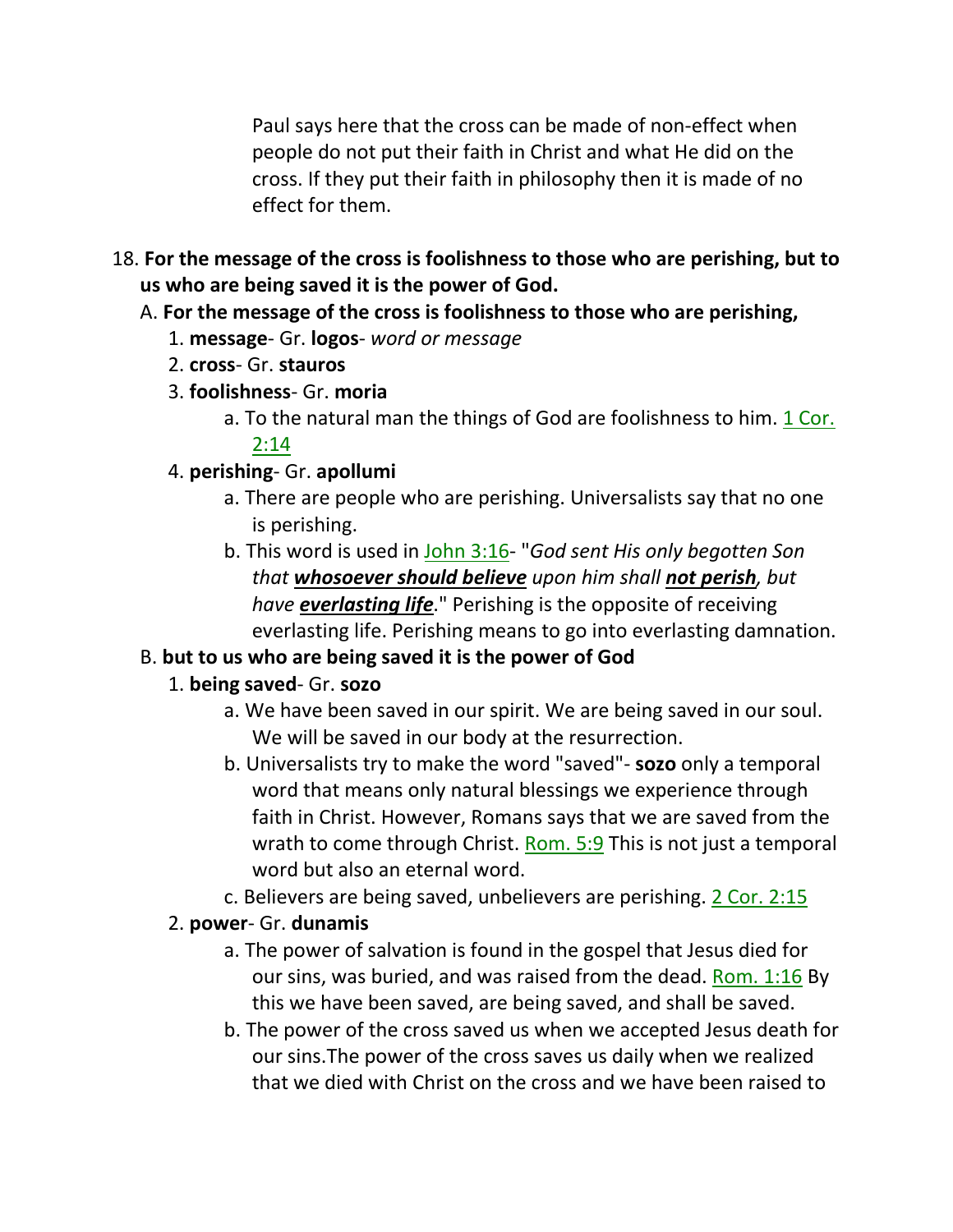newness of life.

## 19. **For it is written: "I WILL DESTROY THE WISDOM OF THE WISE, AND BRING TO NOTHING THE UNDERSTANDING OF THE PRUDENT."**

## A. **For it is written**,

- 1. **written** Gr. **grapho**
	- a. Is. 29:14- Septuagint

# B. **I will destroy the wisdom of the wise,**

- 1. **destroy** Gr. **apollumi-** *to put out of the way entirely, abolish, put an end to ruin, render useless*
- 2. **wisdom** Gr. **sophia** *broad and full of intelligence, skill*
	- a. There are many people today that are very intelligent but they are foolish because they don't set Jesus as their foundation of thought.
	- b. The wisdom of the world is foolishness to God. 1Co 3:19
- 3. **wise** Gr. **sophos** *intelligent, skillful*

# C. **and bring to nothing the understanding of the prudent**

- 1. **bring to nothing** Gr. **atheteo** *to place or set aside*
- 2. **understanding** Gr. **suneisis** *to put together, understand*
	- a. Many think they have solved the puzzle of life. The have put together the pieces but the picture formed is not that of Jesus. If you put together the puzzle pieces of life and if the picture formed is not that of Jesus then you got it all wrong!
- 3. **prudent**-Gr. **sunetos** *one having understanding*

# 20. **Where** *is* **the wise? Where** *is* **the scribe? Where** *is* **the disputer of this age? Has not God made foolish the wisdom of this world?**

# A. **Where is the wise?**

- 1. **wise** Gr. **sophos** *intelligent*
	- a. This speaks of the Greek philosopher.

# B. **Where is the scribe?**

- 1. **scribe** Gr. **grammateus** *a man of letters; a man learned in the Mosaic law and in the sacred writings, an interpreter, teacher-Scribes examined the more difficult and subtle questions of the law; added to the Mosaic law decisions of various kinds thought to elucidate its meaning and scope, and did this to the detriment of religion: a religious teacher*
	- a. This speaks of the religious theologian that is not a believer in Christ.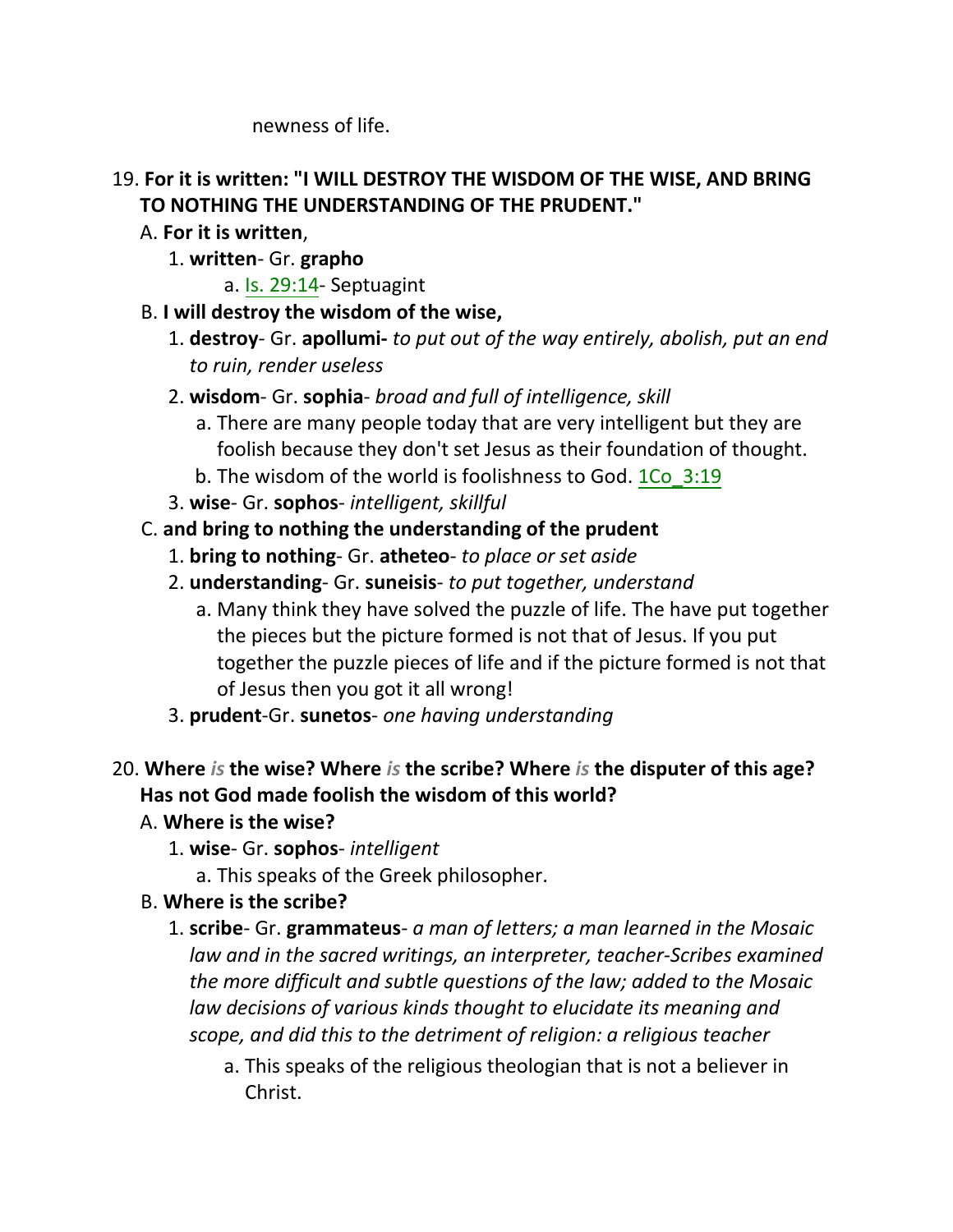## C. **Where is the disputer of this age?**

- 1. **disputer** Gr. **suzetetes** *a debater, one who argues based upon reasoning*
	- a. This speaks of those who are great at debating. A debater often does not care if his point is right as long as he can win the debate.
	- b. Much of our news shows now are nothing more than a platform for debating.
	- c. In this verse we see that Paul is asking for the philosopher, Theologian, and debater of this world to raise their hand and identify themselves. It would be wise that they keep their hand down, because it is not going to go well with them once they raise their hand!
	- d. This verse can possibly be alluding to  $Is. 33:18$  which speaks of those who were plotting against Jerusalem. Likewise, the liberal brilliant people of today are really plotting against God and His people.
- 2. **age** Gr. **aion** *time period*

# D. **Has not God made foolish the wisdom of this world?**

- 1. **foolish** Gr. **moraino**
	- a. We get the word moron from this word! Those who think they are so smart yet do not fear God or trust Christ are nothing but morons! Why would you listen to a moron? Stick with God's Word and to those who preach and teach it as God's Word.

## 2. **wisdom**- Gr. **sophia**

a. Our wisdom and counsel can be turned to foolishness when we turn our heart away from God and His people. 2 Sam. 15:31

# 3. **world**- Gr. **kosmos**

a. This will help you. Wisdom is always associated with God. Foolishness is associated with the world. Make sure you are getting your information you base you life upon from God's Word and not the world.

21. **For since, in the wisdom of God, the world through wisdom did not know God, it pleased God through the foolishness of the message preached to save those who believe.**

- A. **For since-** Gr. *seeing that*
- B. **in the wisdom of God,**
	- **1. wisdom-** Gr. **sophia** *intellegence, skill*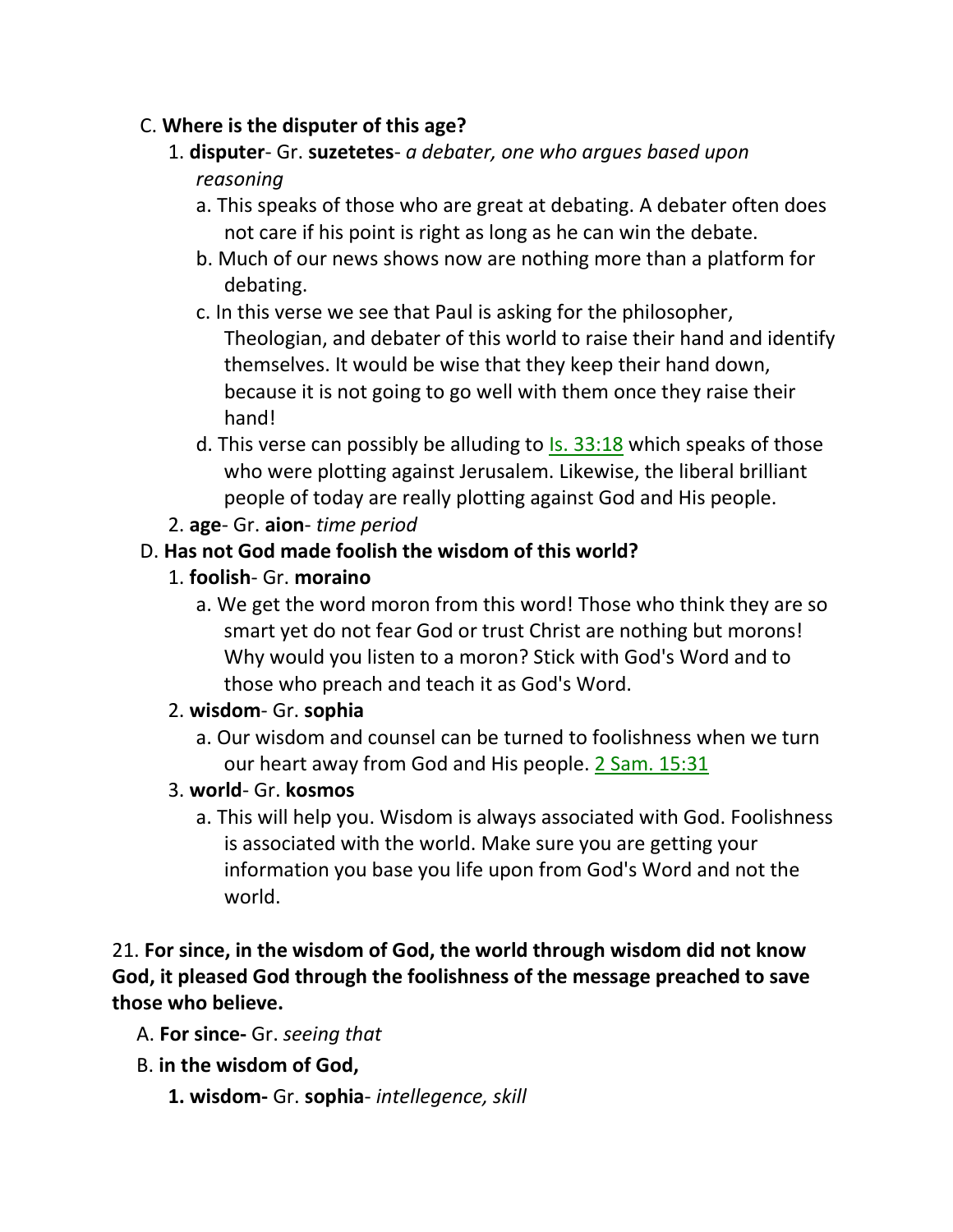### C. **the world through wisdom did not know God,**

- 1. **world** Gr. **kosmos** *the ungodly multitude; the whole mass of men alienated from God, and therefore hostile to the cause of Christ*
- 2. **wisdom** Gr. **sophia** *intelligence, skill*
- 3. **know** Gr. **ginosko** *to know progressively in relationship*

a. The worlds wisdom and knowledge leads them away from a relationship with the creator. They have canceled Him out of their thinking. The fool has said in his heart, "There is no God." Ps. 14:1

## D. **it pleased God through the foolishness of the message preached to save those who believe.**

1. **pleased**- Gr. **eudokeo**- *to think well of*

a. God thinks well of the preaching and teaching of His Word. The world sees this as moronic.

- 2. **foolishness** Gr. **moria**
- 3. **message preached** Gr. **kerugma**

a. The world esteems preachers of God's Word as morons with a moronic message. You can put me in that group!

4. **save**- Gr. **sozo**- *to deliver, save*

a. This is not just temporal salvation but eternal as well.

5. **believe**- Gr. **pisteuo**- *to be persuaded by evidence*

a. Salvation by being persuaded of Christ by the preached evidence of God's Word.

### 22. **For Jews request a sign, and Greeks seek after wisdom;**

### A. **For Jews request a sign,**

- 1. **Jews** Gr. **Ioudaios** *Jewish, belonging to the Jewish nation, Jewish as respects to birth, origin, religion*
	- a. Mat\_12:38-39, Mat\_16:1-4; Mar\_8:11; Luk\_11:16, Joh\_2:18

### 2. **request**- Gr. **aiteo**- present tense- *continually ask for*

a. The Jewish nation started out with signs and miracles in Egypt and continued through the OT. They took this to mean that when God was involved in something it would be attested by unusual signs and miracles. Really, signs and miracles are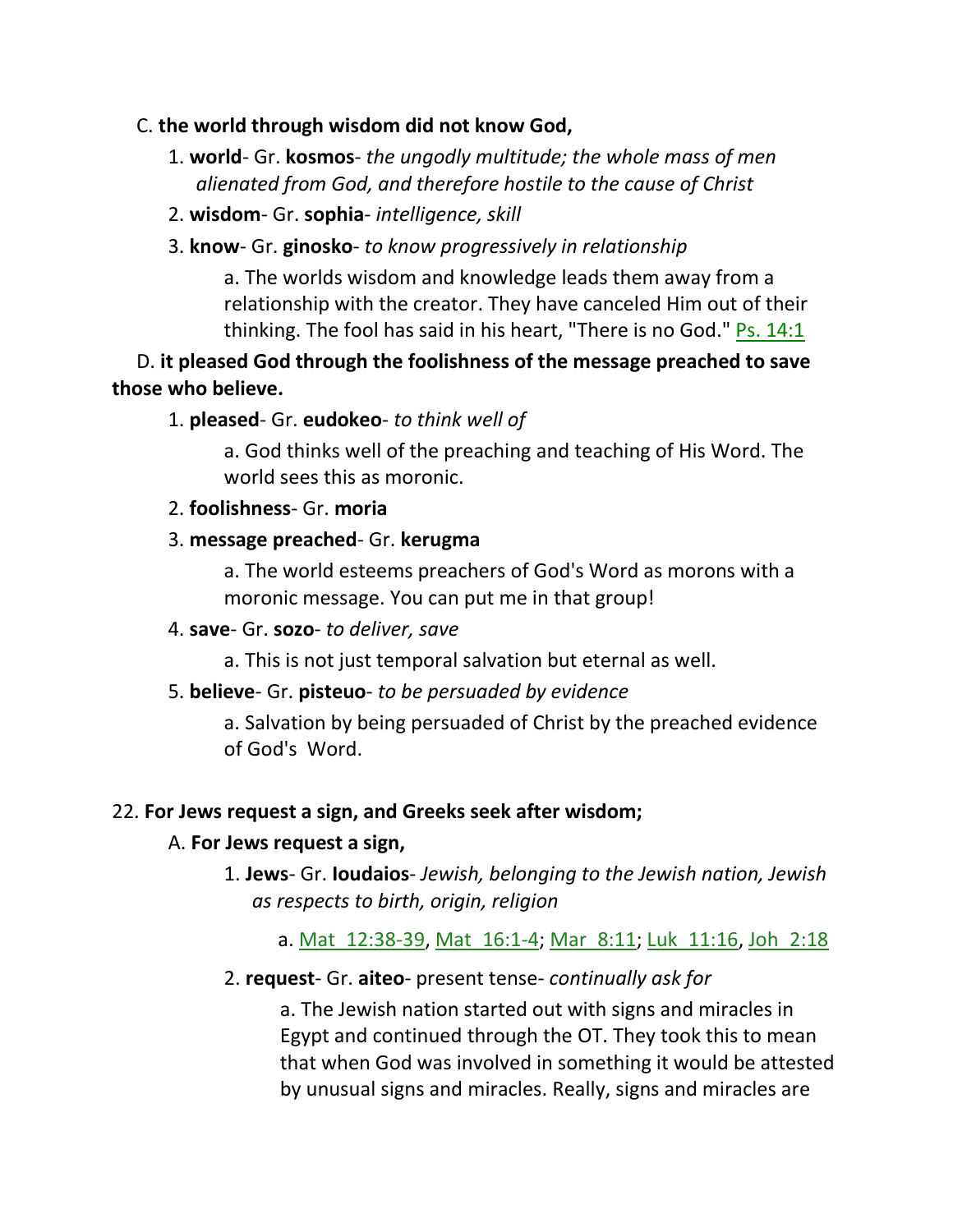needed to convince the unbelieving. In the New Covenant we are believers. We don't need a constant stream of signs and miracles to believe. We have God's Word. When we believe without seeing something first pleases God.

b. Jesus was irritated by the Jewish nation always asking for a sign. The sign Jesus wanted to show them was His death, burial, and resurrection so that they might believe and be saved!

c. Many Christians today are always asking for a sign or miracle so they can believe God is involved in something in their life. No, we have the Holy Spirit witness and the Word of God to guide and direct us. Gideon asked for signs before he would do anything God wanted him to do. That is a terrible witness for a Christian. Gideon was not born again! You are! Grow up!

3. **sign**- Gr. **semeion**- *a sign, mark, token, a sign, prodigy, portent, i.e. an unusual occurrence, transcending the common course of nature*

#### B. **and Greeks seek after wisdom**

- 1. **Greeks** Gr. **Hellen** *a Greek either by nationality, whether a native of the main land or of the Greek islands or colonies, in a wider sense the name embraces all nations not Jews that made the language, customs, and learning of the Greeks their own; the primary reference is to a difference of religion and worship*
- 2. **seek after** Gr. **zeteo** *to seek, to crave, demand something from someone*
	- a. The world seeks after knowledge, wisdom, and information. They want to develop their souls. In seeking to develop their souls they ignore the need of their dead spirits. They need new life for their dead spirits.
- 3. **wisdom** Gr. **sophia**

## 23. **but we preach Christ crucified, to the Jews a stumbling block and to the Greeks foolishness,**

- A. **But we preach Christ crucified,**
	- 1. **preach** Gr. **kerusso**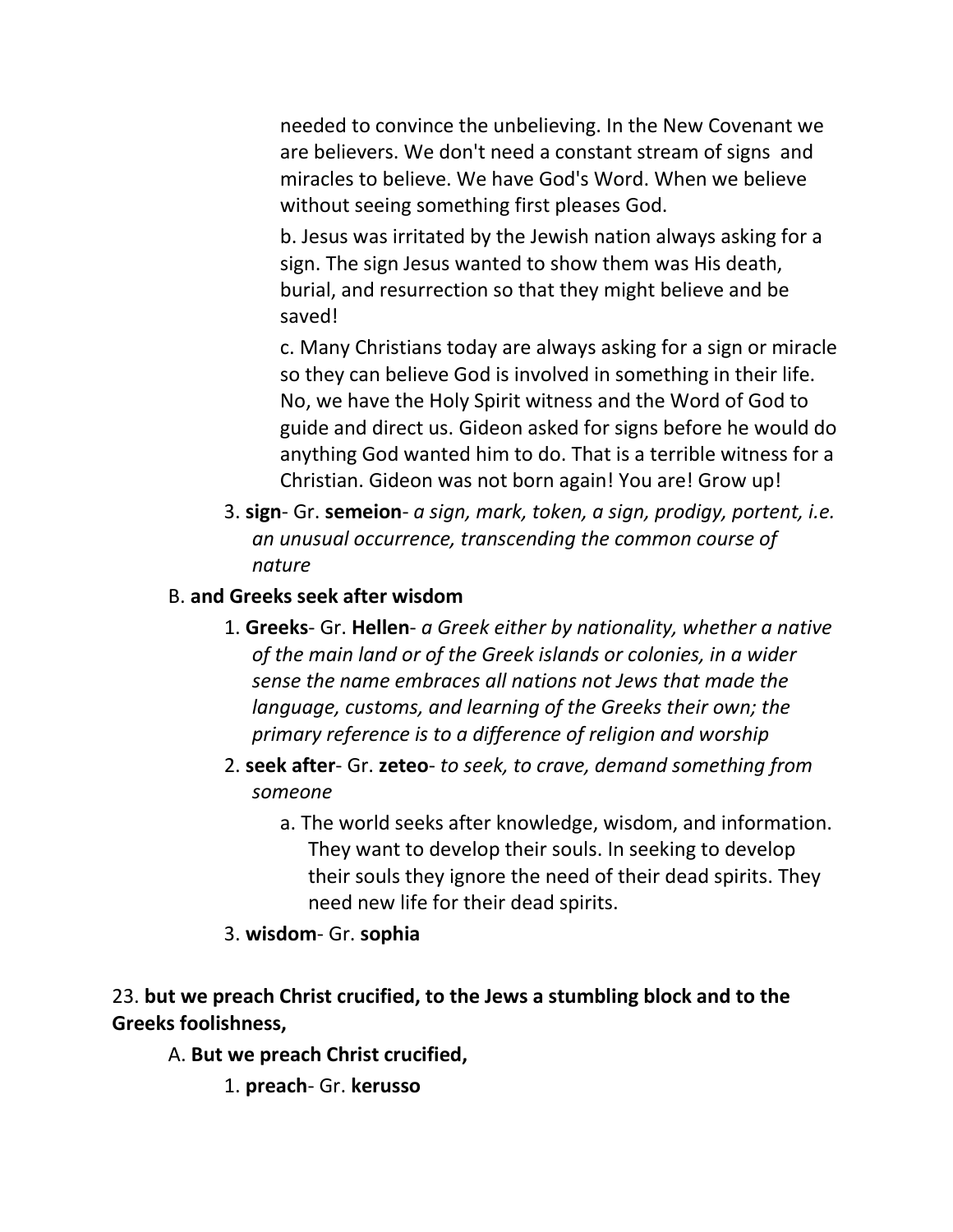a. To be saved one must hear the message of the cross. To hear they must have a preacher. We are the preacher!

#### 2. **crucified**- Gr. **stauroo**

a. Under the Law a person who was crucified was cursed. Deut. 21:23, Gal. 3:13

### B. **to the Jews a stumbling block and to the Greeks foolishness**

#### 1. **Jews**- Gr. **Ioudaios**

## 2. **stumbling block**- Gr. **men skandalon**- *indeed a scandal or occasion to stumble or be offended*

a. To the Jews the cross is a curse. It is hard for them to see how someone cursed could be their Savior and Lord. It is not until they realize that Jesus was cursed on the cross because He was bearing their sin and curse, that they see the need to accept what Jesus did for them. Religious people in their pride stumble over the fact they are a sinner and corrupt and need a Savior.

#### 3. **Greeks**- Gr. **Helen**- *a Greek or a non-Jew*

### 4. **foolishness**- Gr. **moria**

a. To the Greek the cross does not make sense nor is it beautiful. The Greek loved wisdom and beauty. The message of the cross to them was foolish and ugly. They did not see the need for innocent blood be shed for their sins. They thought they could escape the human condition through learning and increased knowledge and wisdom. This is not the case. With our all scientific knowledge and advancements man is still just as sinful and corrupt as before. Only the cross and resurrection deals with the problem in man- their sinful nature. On the cross Jesus put the old man to death and offers the gift of being born again a righteous new creation with a holy nature.

## 24. **but to those who are called, both Jews and Greeks, Christ the power of God and the wisdom of God.**

### A. **but to those who are called,**

### 1. **called**- Gr. **kletos**

a. Actually all are called, but only those who hear **and accept**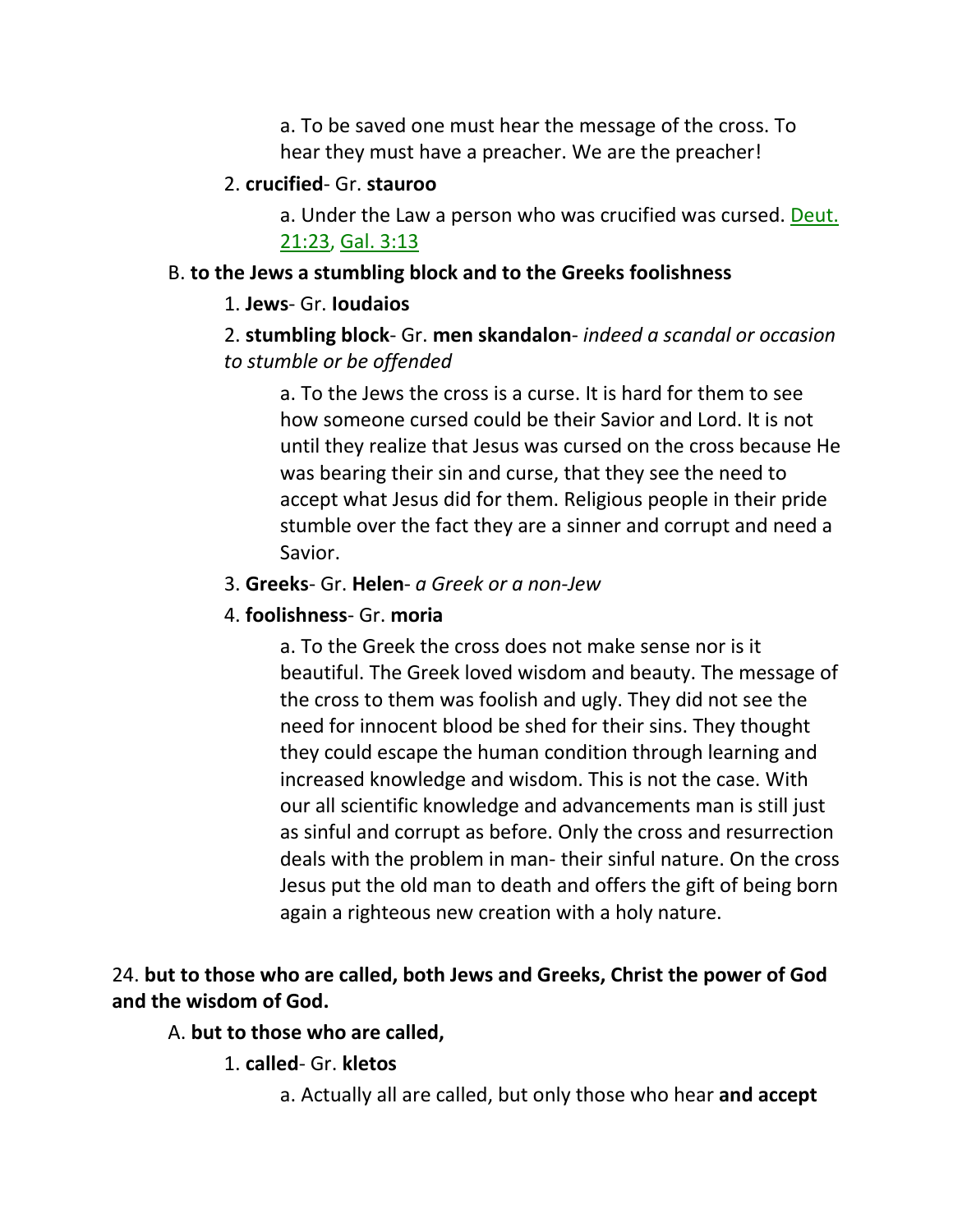the call by faith are chosen.

b. In the parable of the Wedding Feast many were called but few were chosen. What was the criterion of them being chosen? God's whim? No, it was those who answered the call and accepted the gift of the wedding garment were chosen! Those who rejected the offer or those who came but refused the gift of the wedding garment [the robe of the righteousness of Christ by faith] were rejected. Matt. 22:1-14

## B. **both Jews and Greeks**

1. The gospel was first preached to the Jews who in large part rejected it. By in large the Gentiles has turned to the Lord. The Jews did not see their need for grace, but the gentiles who were without hope and without God in the world did!

# C. **Christ the power of God and the wisdom of God**

## 1. **power**- Gr. **dunamis-** *inherent power, latent power*

a. Christ contains all the power there is but it is inherent and latent for us until we tap into by faith. Until we believe the power of Christ remains latent to us.

b. The message of the cross is the power of God. 1Co 1:18

# 2. **wisdom**- Gr. **sophia**

a. Christ has been made wisdom unto us. 1 Cor. 1:30

# 25. **Because the foolishness of God is wiser than men, and the weakness of God is stronger than men.**

# A. **Because the foolishness of God is wiser than men,**

# 1. **foolishness**- Gr. **moros**

a. If you did not take scripture in context you could be left with the idea that God has foolishness. This is not the case. In context this refers to the claim of unbelievers that the cross is foolishness. 1 Cor. 1:18 The cross then is seen as God's foolishness, but this "foolishness" is wiser than what man could come up with. Redemption through the cross is more brilliant than man's mind could have devised.

# 2. **wiser**- Gr. **sophos**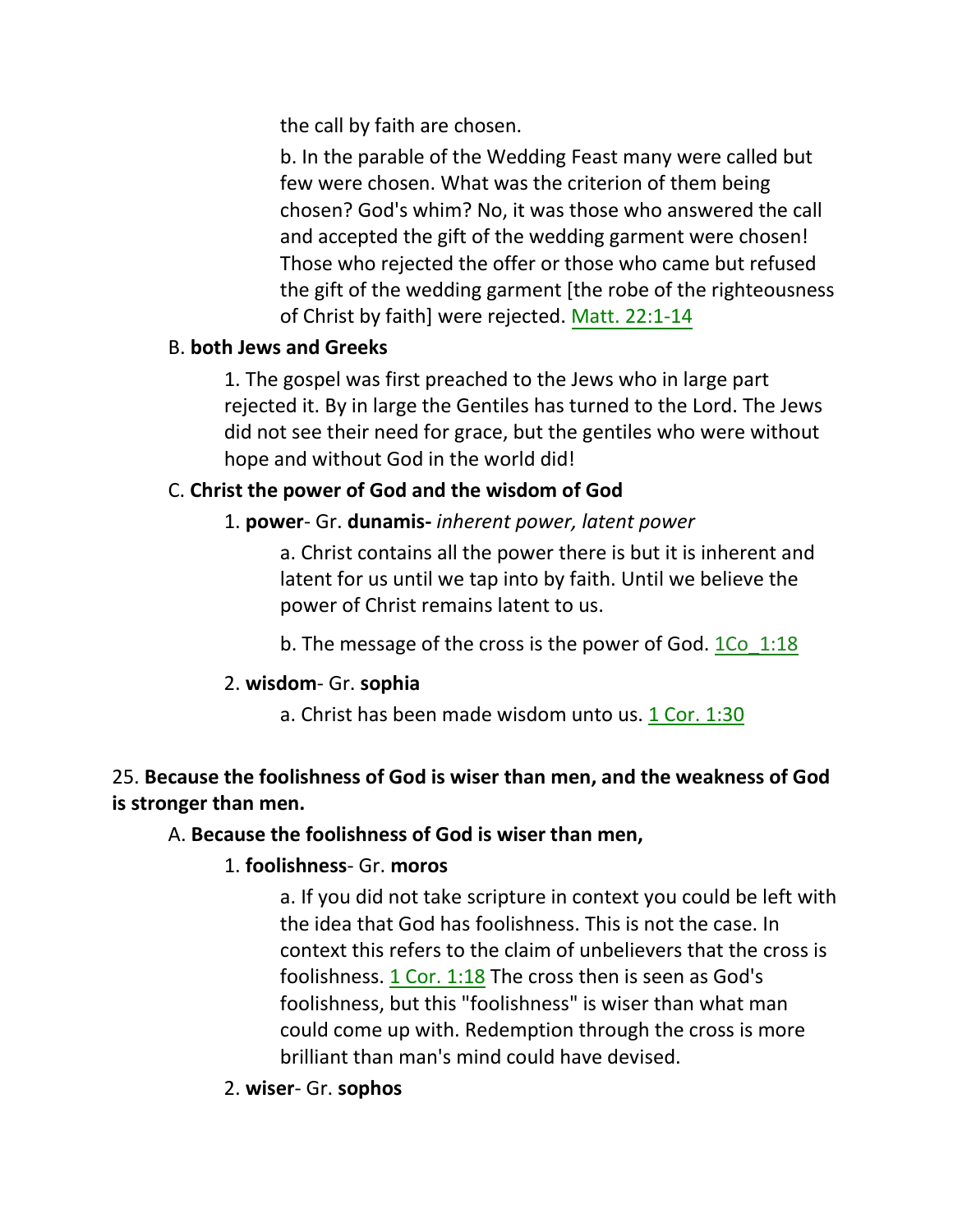### 3. **men**- Gr. **anthropos**

### B. **and the weakness of God is stronger than men.**

## 1. **weakness**- Gr. **asthenes**- *weak, infirm, feeble*

a. Again, if you do not take scripture in context you could be left with the idea that God has weakness. This is not the case. In context this refers to the claim of unbelievers who say that Jesus dying on the cross is a sign of weakness. The Jews saw anyone hanged on a cross as weak and cursed. It was hard for them to see how their Messiah could be cursed on a cross and that this could bring powerful salvation. However, great power was demonstrated at the cross and resurrection.

2. **stronger**- Gr. **ischuros**- *strong, mighty, robust, powerful, fortified, energetic, sure, firm*

## 3. **men**- Gr. **anthropos**

a. The strength of man is fleeting and utter weakness in comparison to God.

## 26. **For you see your calling, brethren, that not many wise according to the flesh, not many mighty, not many noble,** *are called.*

## A. **For you see your calling**,

## 1. **your calling**- Gr. **humon klesis**

a. This verse must have really hurt the Corinthians pride! He basically says that according to the natural most of you people at Corinth are losers. God loves to take losers and make them winners! I will accept that myself. Without Jesus I was a complete loser, but with Jesus I am more than a conqueror! Hallelujah! Jesus gets all the credit and glory for it too!

b. Often it is only those who realize they don't have anything going for themselves that they look to God for His help. Many who have their hands full don't want to empty them to receive from God, even though what God offers is much superior to what they have.

## B. **brethren**- Gr. **adelphos**

1. Paul connected himself to them even though he is about to trash their pride!

2. Some of us need our pride wrecked!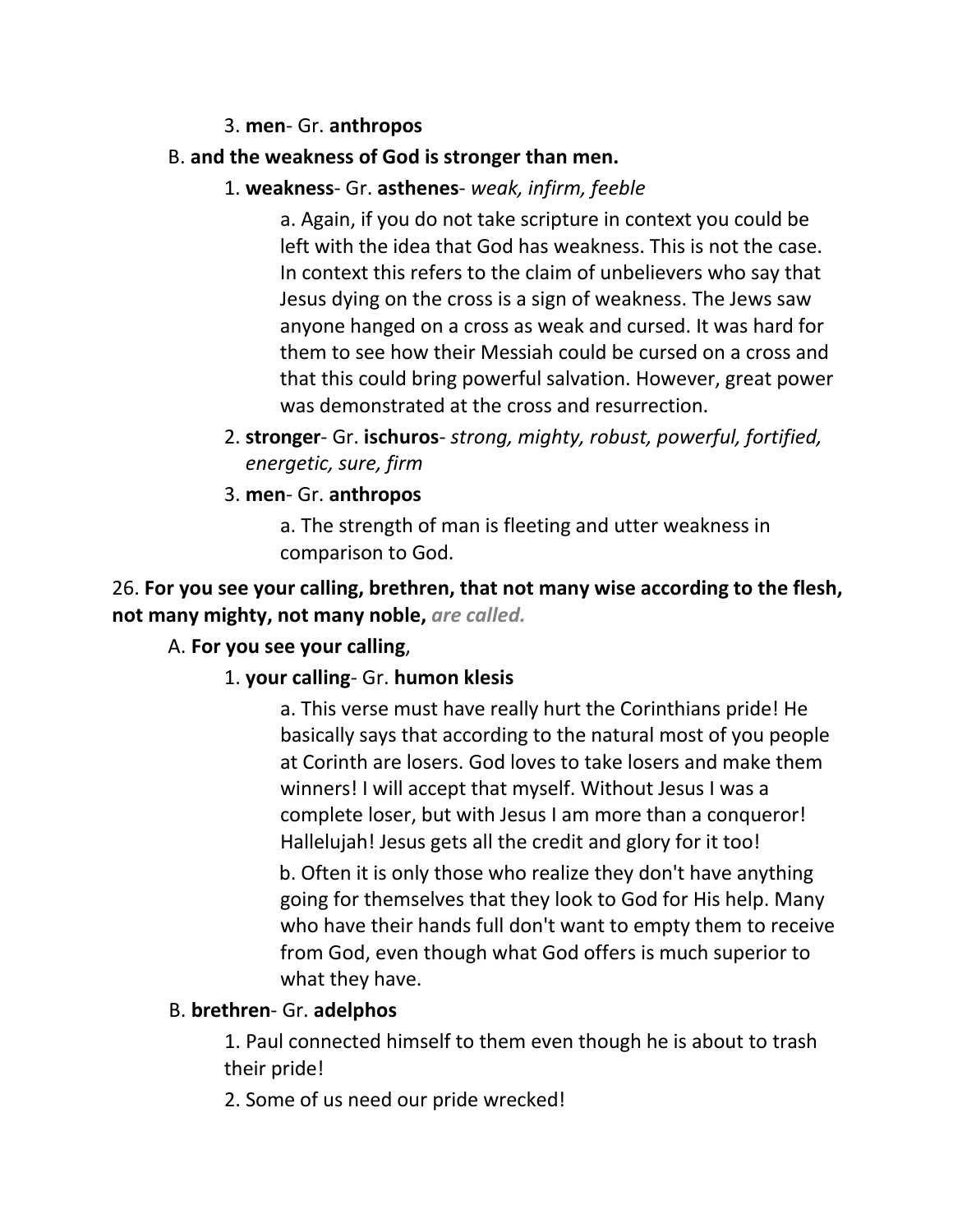### C. **that not many wise according to the flesh,**

### 1. **not many**

a. This phrase is used with each category in the verse. This means there are some who get born again who were successful in the world's eyes before they got saved.

b. Paul was one of these. He had to learn not to trust in his first class worldly education. God called him the gentiles who did not know anything about the Old Testament or the Law. Paul could not use his vast knowledge of the OT or the Law to minister to them. He just had to trust in the simple gospel and the power of God to confirm it. God did finally use Paul's great knowledge of the OT by moving upon him to write scripture. His letters are the finest of literary works not just because they are scripture but naturally also because of his great intellect and ability. For instance the book of Romans is literary masterpiece.

c. God chose Peter to go to the Jews. Peter was uneducated. He could not rely on any schooling to help him minister those steeped in and studied in the law. He just preached a simple gospel and relied on the power of God to confirm it.

- 2. **wise** Gr. **sophos**
- 3. **flesh** Gr. **sarx**

## CI. **not many mighty**,

### 1. **mighty**- Gr. **dunatos**- *able, capable*

a. Often if someone is able and capable in their flesh this can hinder God using them. It is not until they release all trust in themselves that God can use those natural attributes for His kingdom. They will then be used in the right way, at the right time, and for the right reason.

### CII. **not many noble**

## 1. **noble**- Gr. **eugenes**- *well born [high in rank], good genes*

a. Often the wealthy and affluent see no reason for a savior. Luke 18:24 They think their money will answer all their problems. However, no amount of money can ransom a soul. Only the blood of Jesus can do that.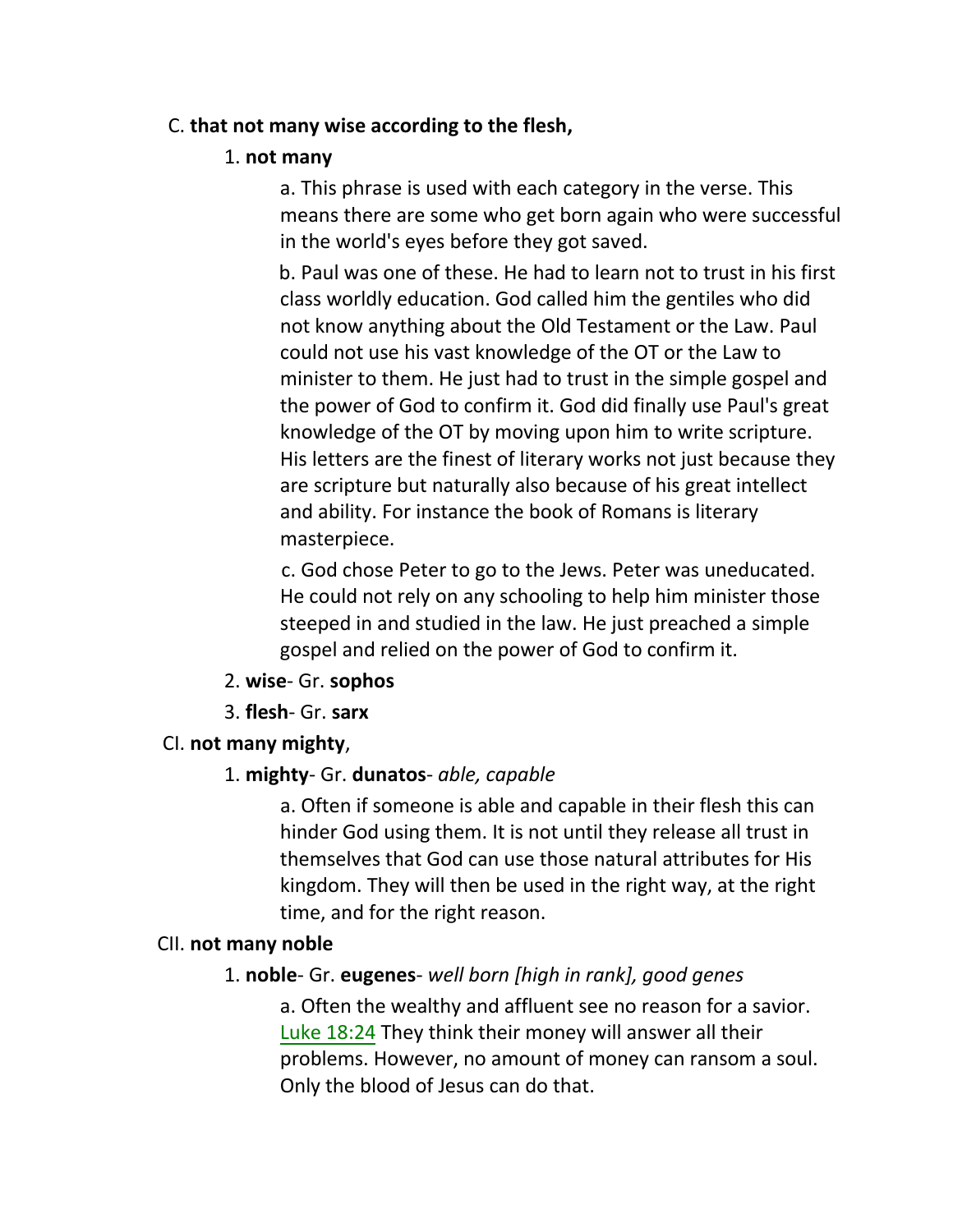F. **are called**

1. **called**- *not in Greek- omit*

27. **But God has chosen the foolish things of the world to put to shame the wise, and God has chosen the weak things of the world to put to shame the things which are mighty;**

A. **But God has chosen the foolish things of the world to put to shame the wise,**

- 1. **chosen** Gr. **eklegomai** *to choose out from*
- 2. **foolish** Gr. **moros**
- 3. **world-** Gr. **kosmos**

a. The world is man-centered not God-centered. This perverts the whole existance of man.

- 4. **put to shame-** Gr. **kataischuno**
- 5. **wise** Gr. **sophos**

a. In the world to come those who thought themselves wise and were deemed wise in the world's eyes will be put to shame.

# B. **and God has chosen the weak things of the world to put to shame the things which are mighty**

## 1. **weak**- Gr. **asthenes**

a. God used trumpets to bring down the walls of Jericho. He reduced Gideon's army from 32,000 to 300 to rout the armies of Midian. He used an oxgoad in the hand of Shamgar to defeat the Philistines. With the jawbone of a donkey He enabled Samson to defeat a whole army. And Jesus fed over 5,000 with nothing more than a few loaves and fishes. [BBC]

b. God puts his treasure and power in weak earthen vessels. 2 Cor. 4:7

# C. **mighty-** Gr. **ischuros**

a. A mighty army was routed by four lepers. 2 Kings 7

b. The praise of infants stills the enemy! Ps. 8:2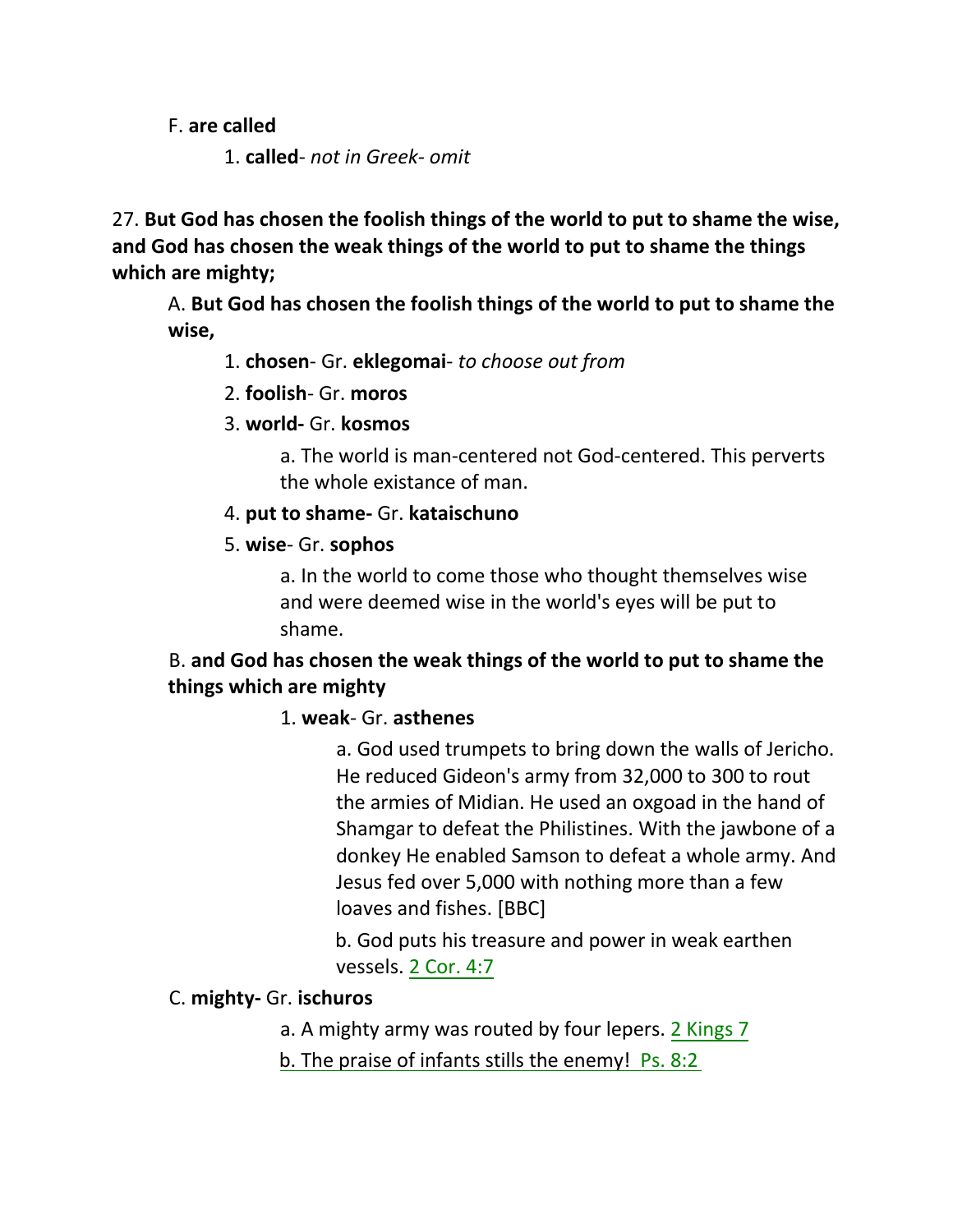28. **and the base things of the world and the things which are despised God has chosen, and the things which are not, to bring to nothing the things that are,**

A. **and the base things of the world and the things which are despised God has chosen**,

1. **base**- Gr. **agenes**- *ignoble, coward, mean, base, of no family, that is: low born*

2. **world**- Gr. **kosmos**

- 3. **despised** Gr. **exoutheneo** *to make of no account, despise utterly* a. It is no wonder that many poor and non-pedigreed people are rich in faith. James 2:5
- 4. **chosen** Gr. **eklegomai** *to select out from*
- B. **and the things which are not**,
	- 1. **things which are not**
		- a. Not wise, strong, or valuable in man's eyes.

### C. **to bring to nothing the things that are**

1. **bring to nothing**- Gr. **katargeo**- *to render useless or unproductive, occupy unprofitable, to render powerless, to make empty and unmeaning, to render null, to abrogate, cancel, to bring to an end, to destroy, annihilate, to free from, dissever from, destroy; nullify; release.*

a. The princes of this world will come to nought if they don't know Christ. 1 Cor. 2:6

### 2. **things that are**

a. Those things that are wise, strong, and valuable in man's eyes.

### 29. **that no flesh should glory in His presence.**

### A. **flesh**- Gr. **sarx**

### B. **glory**- Gr. **kauchaomaio**- *to boast*

a. The flesh loves to boast, but it will not and cannot in the searing presence of God's power, purity, holiness, and magnificence.

b. Salvation is by grace through faith lest any man boast in his own works. Eph. 2:9

C. **presence**- Gr. **enopion**- *in that place which is before, or over against,*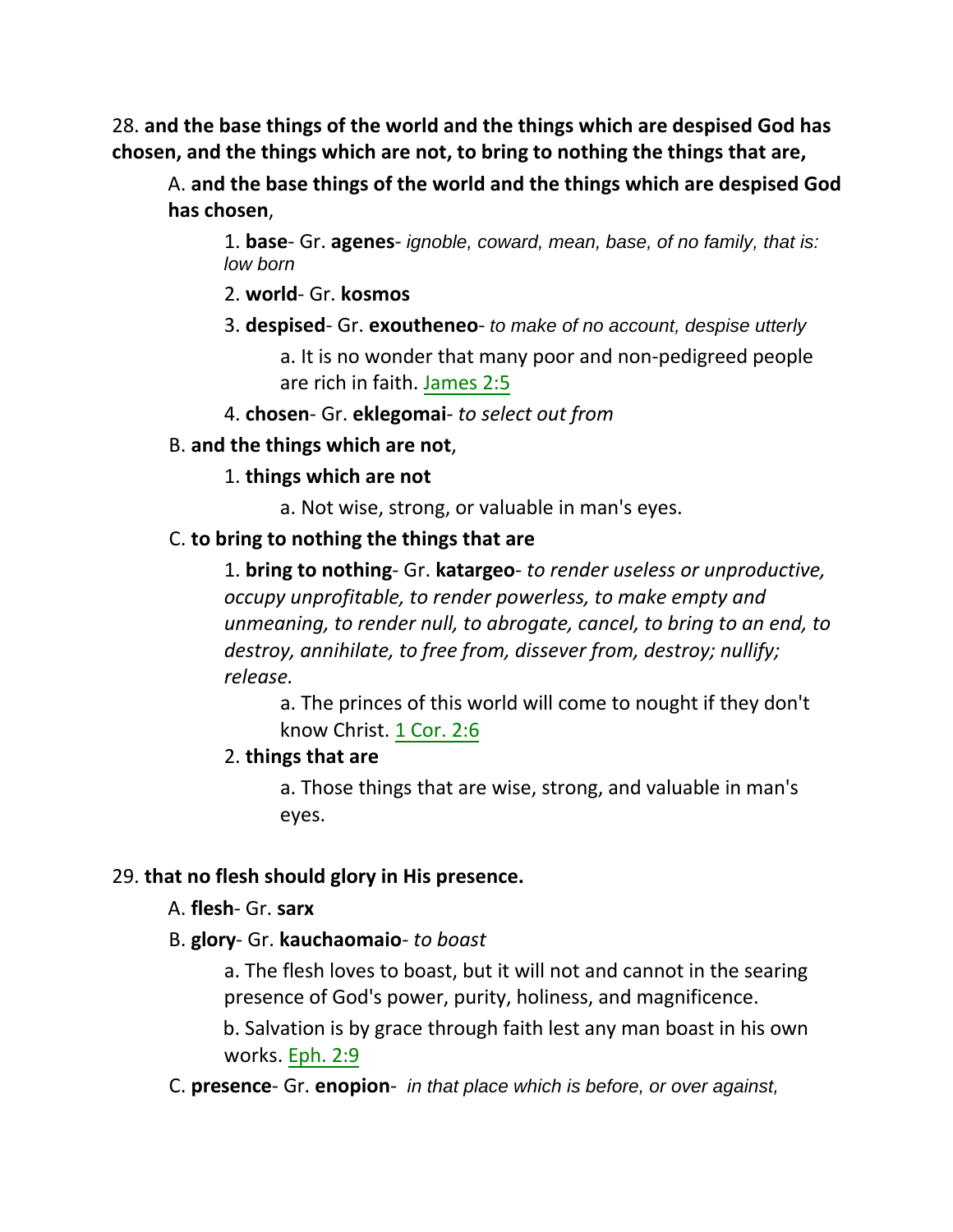*opposite, any one and towards which another turns his eyes* a. In the presence of God all things are forced to bow. Phil. 2:10, 1 Sam. 5:4

## 30. **But of Him you are in Christ Jesus, who became for us wisdom from God and righteousness and sanctification and redemption—**

## A. **But of Him you are in Christ Jesus,**

## 1. **of Him**

- a. God the Father
- b. Salvation is all of God's doing. 2 Cor. 5:18 Even the faith we used to receive it came from God. He gets all the glory!

# 2. **in Christ Jesus**

a. In union with Christ Jesus. We are united with the Lord in our reborn spirit. We are one spirit with Him. 1 Cor. 6:17

b. The phrase "in Christ" occurs 77 times in the NT. The number seven is the number of perfection and completion. God doubles this number in referring to our salvation in Christ Jesus!

# B. **who became for us wisdom from God**

# 1. **became**- Gr. **ginomai**- *to come into a new existence*

a. Jesus became these things to us through the cross and resurrection. We don't become these things for God, but Jesus was became these things for us!

# 2. **wisdom**- Gr. **sophia**

a. We now have God's wisdom in exchange for our foolishness.

b. You might not know much in the natural but you are full of wisdom when you call out to and trust in the name of Jesus!

# C. **and righteousness and sanctification and redemption**

1. **righteousness**- Gr. **dikaiosune**- *the state of him who is as they ought to be, conforming to a standard*

a. We now have God's righteousness in exchange for our weakness.

b. The gift of righteousness is the righteousness Jesus obtained as a man who lived under the Law in our behalf. By faith we receive this perfect righteousness. It is both imputed and